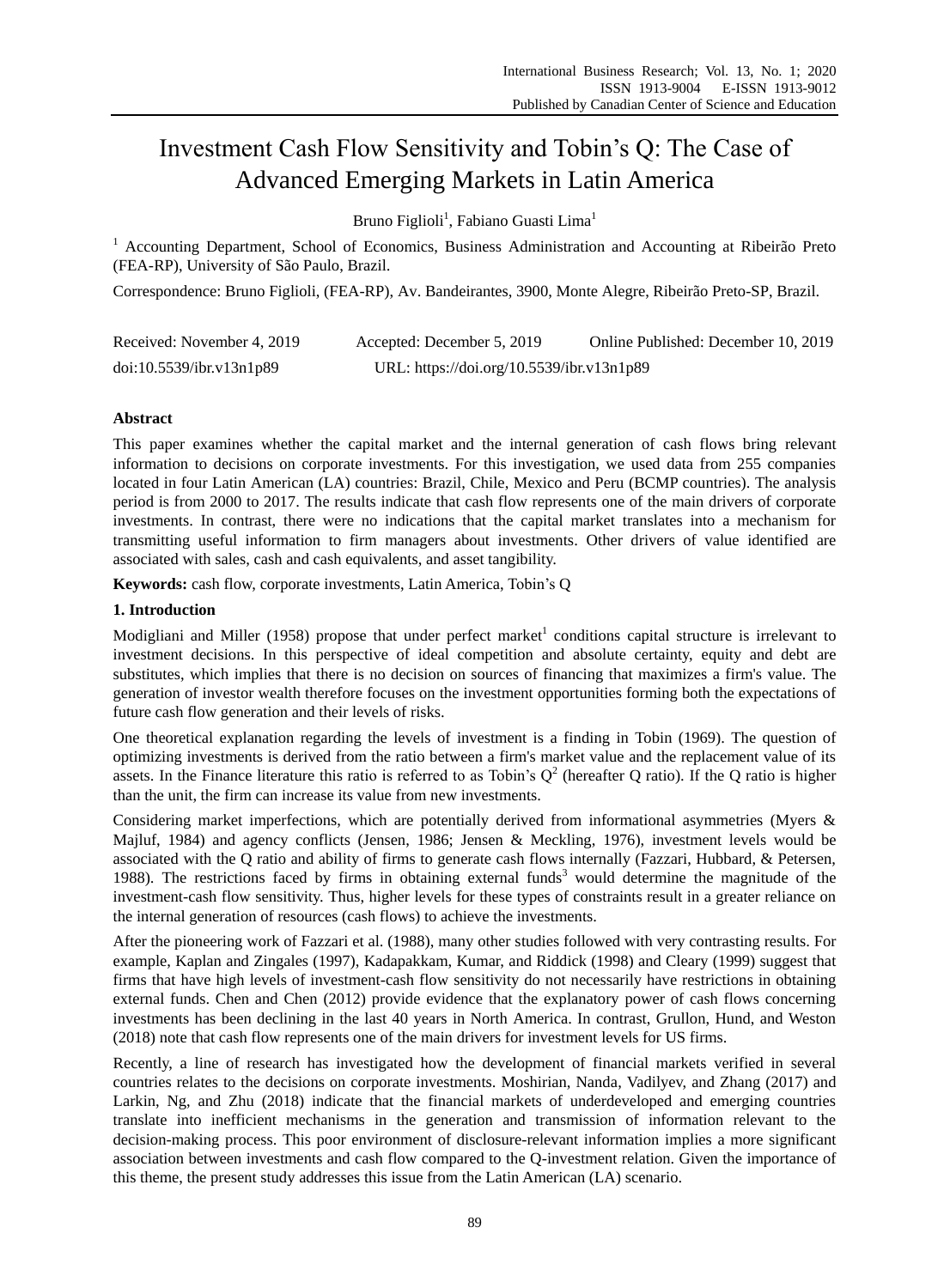LA is characterized as an unstable region for the achievement and maintenance of corporate investments (Diao, Macmillan, & Rodrik, 2017). The low levels of legal enforcement and property rights in LA mitigate investment and economic growth opportunities (Chong & López-de-Silanes, 2007). Political risk, institutional strengthening, and corporate governance are sensitive issues for investments in this region (Cuervo-Cazurra, Ciravegna, Megarejo, & Lopez, 2018; Vianna & Mollick, 2018). It follows that: i) investors will require additional returns against the higher risk levels in LA compared to more developed economies (Donadelli & Persha, 2014; Figlioli & Lima, 2019; Roggi, Giannozzi, & Baglioni, 2017); and ii) there is a greater caution by economic agents in regard to making long-term investments in LA (Leite, Klotzle, Pinto, & Silva, 2018). Thus, the determinants of corporate investment in the LA context are still unclear.

Based on the considerations made, the research problem was elaborated according to a conceptual model expanded in relation to the determinants of the investments (it includes both the Q ratio and the cash flow), being defined as follows: Are the Q ratio and the internally generated resources (cash flow) relevant drivers for the investments of firms located in LA?

As a way of responding to the research problem, data were collected from companies in four LA countries: Brazil, Chile, Mexico and Peru<sup>4</sup> (hereafter BCMP). According to Sensoy (2016), these countries (BCMP) represent the largest economies of LA and are classified as "advanced emerging countries". Additionally, they have greater participation both in international trade and regarding foreign direct investments (FDIs) compared to other member countries of LA. Thus, the sample formation considered LA countries with a higher expected level of dynamism about corporate investments. The final sample consisted of information from 255 firms located in BCMP countries. The analysis period is from 2000 to 2017.

To conduct the econometric tests, we used dynamic panel-data models with the generalized method of moments (GMM) estimation, as proposed by Arellano and Bond (1991). According to Agca and Mozumdar (2017), this type of estimator tends to be well specified to test the sensitivity of the relationships between investments, Q ratio, and cash flow. They are also robust estimators even when the econometric models present problems of endogeneity.

The results showed that the company's internal cash flow generation represents one of the main drivers of investments in LA. This result was verified even when considering different specifications for the econometric models and the representative variables of the cash flow.

The evidence of the relationship between corporate investments and cash flow found in the LA context is in line with Larkin et al. (2018), whose findings cover underdeveloped and emerging countries. However, investment-cash flow sensitivity proved to be an inadequate proxy to measure the constraints faced by firms in attracting external resources. Even larger firms with higher levels of cash and cash equivalents, which a priori would be classified as less prone to such restrictions, presented the internal generation of resources as one of the main drivers for their investments. This evidence corroborates the results obtained by Kaplan and Zingales (1997), Kadapakkam, Kumar, and Riddick (1998) and Cleary (1999).

Regarding the Q ratio, no significant results were obtained. Based on Chen, Goldstein, and Jiang (2007); Ascioglu, Hedge, and MacDermott (2008); and Chowdhury, Kumar, and Shome (2016); we tested whether the results obtained for the Q ratio were associated with the efficiency levels of stock prices to incorporate relevant information. Three different variables were used to capture these levels of efficiency: stock price informativeness (ψ), number of investment analysts and the size of companies. In none of these cases were the results statistically significant for the Q ratio.

Moreover, the results obtained for the Q-investment relationship were not significant when a series of control variables controlled the tests: sales, cash flow<sup>5</sup>, cash and cash equivalents, company size, financial leverage, asset tangibility, corporate credit ratings, American Depositary Receipts (ADRs) program, property rights for the countries analyzed, crisis periods and investment levels.

Additional tests using the free cash flow to the firm (FCFF) as a dependent variable pointed to the irrelevance of the Q ratio from this alternative econometric modeling. We also used the estimator developed by Erickson and Whited (2000, 2002, 2012) to verify whether measurement errors for this variable do not bias the results found for the Q ratio. No indications of relevance for the Q ratio were observed.

Overall, the results show that LA capital markets, at least for the study sample, do not provide relevant information for decision making regarding corporate investments. The role of the capital market as a more efficient allocation mechanism, as advocated by Bond, Edmans, and Goldstein (2012), would play a very restrictive role considering the real side of the economy in LA. Other variables related to cash flow, sales, cash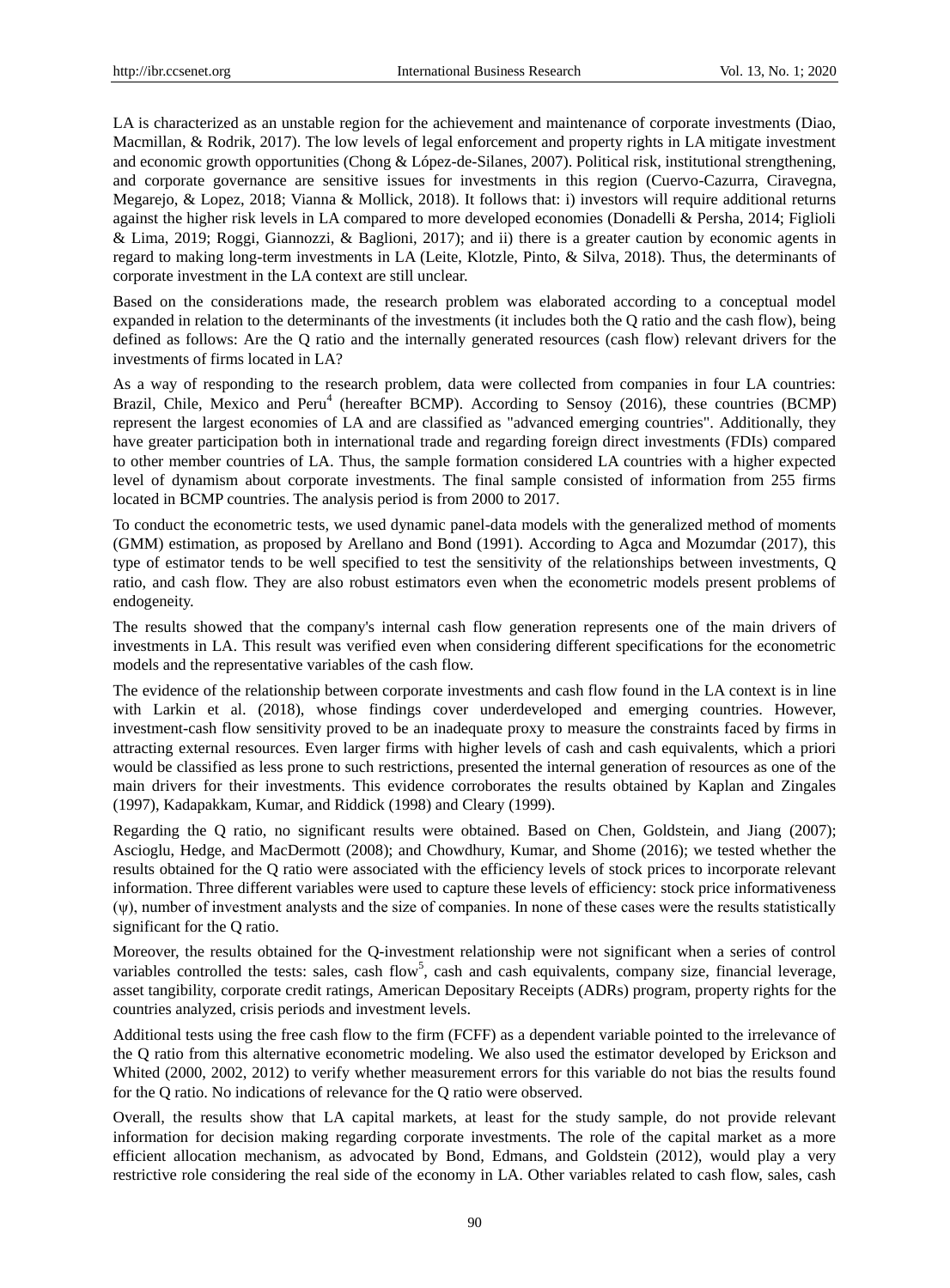and cash equivalents, and asset tangibility seem to direct investments in this region. From this, a wide variety of users of economic-financial information, such as investors, creditors, investment analysts, regulators, among others, can benefit from the results achieved to better access the relationships between returns and the expected risks for corporate investments in LA.

The evidence obtained by the present study contributes to the understanding of how the process of corporate investments in less developed countries is carried out, as can be identified in Rosseau and Kim (2008), Moshirian et al. (2017), Larkin et al. (2018), among others, where asset prices tend to reflect their intrinsic value with noise.

The remainder of this work is structured as follows: Section 2 provides a literature review of the dynamics of investments in LA and develops the hypotheses. Section 3 covers the methodological aspects, and Section 4 presents the results and discussion. Section 5 concludes.

## **2. Literature Review and Hypotheses Development**

#### *2.1 Dynamics of Investments in LA*

In the corresponding period from 1990 to 1998, there were higher economic growth rates in LA compared to the previous decade. This growth rate was due to the higher commercial opening of their markets. This strategy has triggered a series of privatizations and increased FDIs. There were also significant increases in the levels of exports and the appreciation of their currencies against the main international currencies, which reduced the cost of importing capital goods. However, this cycle of economic growth was attenuated with the Asian Crisis<sup>6</sup> (Manuelito & Jiménez, 2015).

The second cycle of more intense economic growth in LA occurred between 2000 and 2007, known as the "commodities supercycle." During this period, there was a continuous increase in the prices of commodities in the international markets, and with this, a new process of raising exports and FDIs in LA (Manuelito & Jiménez, 2015). Investments turned sharply to the primary sectors of the economy, which resulted in a sensitive process of deindustrialization in LA countries (Diao et al., 2017). At the governmental level, public policies acted pro-cyclically; that is, they did not aim to mitigate possible economic fluctuations. This aspect would partly explain the political uncertainties of LA (Aguilera, Ciravegna, Cuervo-Cazurra, & Gonzalez-Perez, 2017).

The "commodities supercycle" ended abruptly at the end of 2007 with the outbreak of the subprime crisis in North America. With the end of this cycle of growth, an increase in inflation rates, worsening debt indicators and instability of currencies were observed for the main LA economies (Brenes, Camacho, Ciravegna, & Pichardo, 2016). Currently, the recovery of economic growth in LA is relatively low, which is mainly due to the fall in exports to the Chinese market and the fall in commodity prices (Aguilera et al., 2017).

With this brief historical explanation of the phases of growth and economic stagnation of LA since 1990, which is associated with levels of aggregate investments, among other things, other characteristics related to expenditures at the firm level (disaggregated) are quite specific to the LA environment.

Cuervo-Cazurra et al. (2018) identified that political risks and levels of corruption influence the economic performance of LA firms. They argue that political uncertainties have a negative impact, while levels of corruption have a positive effect on firm performance. From this perspective, some economic groups can benefit from less transparent environments.

Gonzalez, Molina, Pablo, and Rosso (2017) and Chong and López-de-Silanes (2007) identified for LA that controlling shareholders' groups would be composed mainly by individual families or the state. Additionally, there is a high concentration of the voting capital of firms. This characteristic of the structure of property rights of companies in LA results in a potential agency problem between majority and minority shareholders.

Fernandez (2017) shows that, on average, research and development (R&D) spending is low for LA firms. A lower level of investments in R&D reflects on issues involving the improvement or introduction of new products and processes. An consequence of this is the small number of patents registered in LA.

Grandes, Panigo, and Pasquini (2010) and Figlioli and Lima (2019) suggest that in LA idiosyncratic risk is not eliminated by diversification processes. This effect would be related to the low levels of liquidity verified in the financial markets of this region (Bittencourt, 2012; Escobari, Garcia, & Mellado, 2017). From a more traditional perspective of finance, the implication of this is that the higher cost of capital reduces firms' probabilities of making investments.

With some of the identified idiosyncrasies for LA (macro and microeconomic), the lack of a business environment with greater stability over time is evident. These characteristics of LA may affect investors'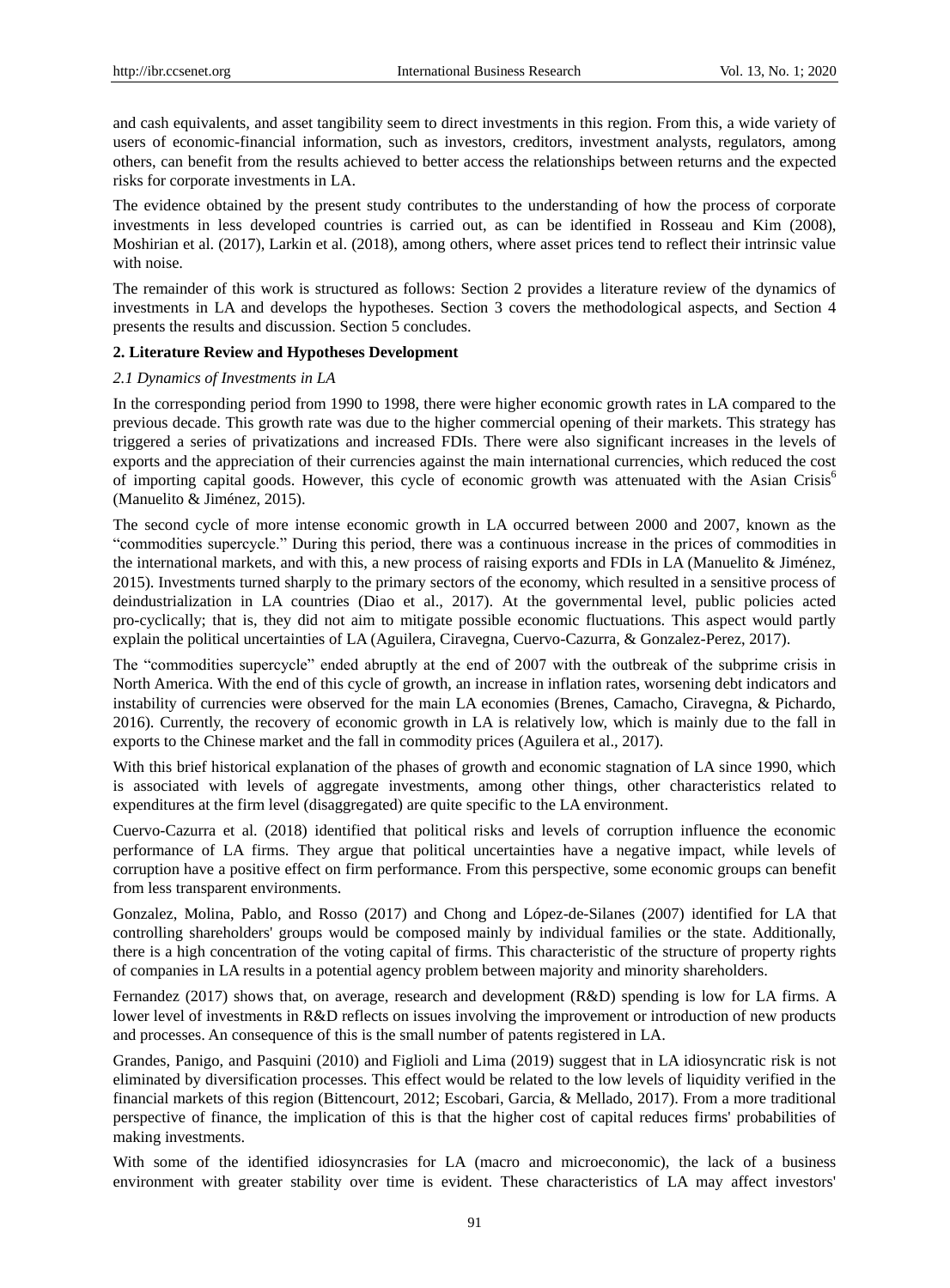expectations and thus their propensity to invest or the way existing businesses are managed in that environment. In this sense, the question of the value drivers of corporate investments in LA will be investigated from the theoretical model proposed by Tobin (1969), as well as about their ramifications and modifications, as can be observed in Fazzari et al. (1988).

#### *2.2 Hypotheses Development*

An open question in the finance literature is whether decisions on investments and financing are independent or interrelated. In this respect, Tobin's theoretical model of investments (Tobin, 1969), based on some assumptions observed in Modigliani and Miller (1958), predicts that the only driver of investments is translated by the Q ratio, that is, by the marginal return on investments under perfect market conditions. In this condition, managers should invest until the marginal benefits are equivalent to the marginal costs, regardless of the firm's capital structure.

From this perspective, the Q ratio contains all relevant information for making investment decisions. No variable related to the internal generation of resources, such as sales or cash flow, has explanatory power over such decisions. However, Fazzari et al. (1988) suggest that firms do not necessarily have unlimited financial capacities to make investments. In this sense, they are dependent both on their financial position and on the financing costs of investments, whether internal (such as internal cash flow generation) or external to the firm.

The question of the firm's financial position or liquidity concerning investment levels can be observed in Polk and Sapienza (2009). For the authors, firms that have high cash levels and capacity for indebtedness have incentives to allocate resources, even in projects with a negative net present value (NPV), when their stocks are overvalued in the market. This effect will be amplified if investment decisions generate a permanent overvaluation of assets, at least in the short term. Conversely, when stock prices are undervalued, there would be no incentives for new investments.

Regarding financing costs, Chowdhury, Kumar, and Shome (2016) indicate that market imperfections (informational asymmetries and agency costs) raise the costs of external financing compared to internal financing. This imbalance in financing costs affects those firms with a higher level of internal generation of resources, which are the ones that make the most investments.

Another critical step in this study refers to the results of empirical studies obtained in different environments. Moshirian et al. (2017) note that the Q ratio is a determinant of value for investments for developed countries. For underdeveloped or emerging countries, there would be a greater dependence on the generation of cash flows for the achievement of corporate investments. Mama (2017) found no evidence that the capital market conveys useful information regarding investment decisions, at least for a sample of European countries. Rousseau and Kim (2008) provide evidence that the Q ratio became relevant in the Korean context only after the Asian Crisis.

For LA, Artica, Brufman, and Saguí (2019) have identified that nonfinancial firms tend to increase cash and cash equivalents as a way of preventing against financial constraints. Braun, Briones, and Islas (2019) argue that the firm's closer relations with the banking sector mitigate fundraising problems. According to Fernandez (2017), one of the main obstacles of R&D investments is the firm's restrictions on attracting external funding.

As the results of the studies related to the subject also point to only partial evidence<sup>7</sup>, the hypotheses test the relationship between corporate investments, the Q ratio, and the internal generation of cash flows of the firms to the region composed by BCMP countries. It should be emphasized that the area under analysis is a favorable environment for such research because it presents characteristics with precise contours concerning levels of legal enforcement, property rights, economic and political climate, information flows (microstructures) and levels of informational and capital market efficiency (Chong & Lopez-de-Silanes, 2007). In this sense, the idiosyncrasies found in the BCMP countries allow us to identify essential insights about investment decisions in a region of smaller quantity and transparency of information compared to more mature economies. The hypotheses are presented below in their alternative form.

Hypothesis 1 (H1): The Q ratio is a relevant driver for decisions on corporate investments in the region composed by BCMP countries.

Hypothesis 2 (H2): Internal resource generation (cash flow) is a relevant driver for decisions on corporate investments in the region composed of BCMP countries.

Hypotheses 1 and 2 will be implicitly tested if the capital structure has implications for investment decisions. Other notable findings can be observed from such tests, such as the role played by the capital market in the real economy. If such financial markets represent only a mechanism for exchanging wealth among investors, with no more of an active role in the real economy, the debate about the effect of asset price efficiency on decision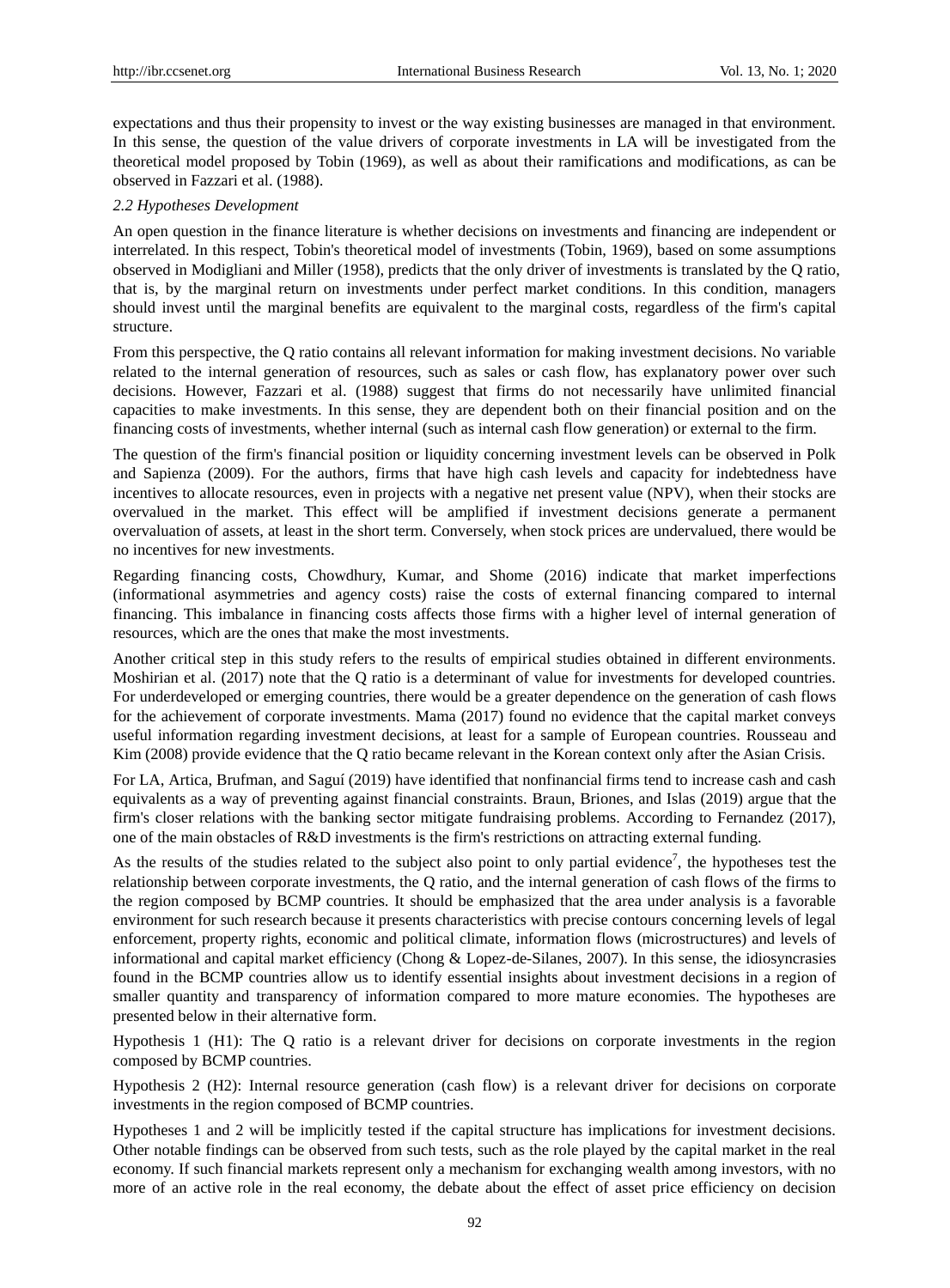making becomes irrelevant (Blanchard, Rhee, & Summers, 1993; Morck, Shleifer, & Vishny, 1990).

Another essential characteristic of the hypotheses (1 and 2) is that they seek to test important relationships about corporate investments for a specific region of LA (BCMP countries), that is, they were not developed to examine such connections from a single country. This integrated BCMP assessment enables the identification of common corporate investment drivers, i.e., a more similar risk structure between these countries.

#### **3. Methodological Aspects**

#### *3.1 Data Collection and Sample*

The data used in the study were collected on a daily, monthly and annual<sup>8</sup> basis in the database of the electronic platform of Thomson Reuters<sup>TM</sup>. All the values obtained are under the same monetary base (nominal US dollars). For certain variables, as in the case of stock prices, their values were adjusted for earnings of any nature, which mitigates econometric problems related to the discontinuity of the financial series.

The period of analysis corresponds from 2000 to 2017, which totals 18 years. This period covers important economic events such as the US financial crisis (subprime crisis) from 2008 to 2009. The formation of a sample with a more extended period was not possible, mainly due to the significant lack of data verified for LA companies (BCMP countries) before the year 2000. However, the size of the time window (18 years) for the application of econometric tests is close to other studies, such as Moshirian et al. (2017), which employed an analysis period of 21 years (1993 to 2013).

For the sample composition, information was selected from companies located in four Latin American countries: Brazil, Chile, Mexico, and Peru. In each country, only those companies that presented at least 75% of transactions carried out with their stocks<sup>9</sup> (preferred or common stocks), considering trading days within the analysis period (2000 to 2017), were selected to compose the sample. This procedure is intended to avoid the inferences being affected low levels of stock liquidity, such as those observed in the capital markets of underdeveloped and emerging countries (Bekaert, Harvey, & Lundblad, 2007).

In addition, procedures were adopted to exclude data from the sample as follows: i) exclusion of data from the utility and financial sectors; ii) exclusion of data in periods in which a company presented negative net equity (the results are based on the business continuity assumption - going concern); and iii) exclusion of extreme observations<sup>10</sup> (1st and 99th percentiles). The final sample included 255 firms, as shown in Fig. 1.



Figure 1. Composition of the sample

*Note.* Fig. 1 shows the total number of firms by country and the relative frequency of these observations. For example, for Brazil, there are 102 companies, which correspond to 40% of the total companies in the sample.

The analysis of Fig. 1 shows that the most significant number of companies come from Brazil, followed by Chile and Mexico, with approximately 23% of observations. Peru has the lowest number of companies in the sample, with approximately 14% of the observations. With this selection procedure to create the sample, it was hoped to capture the most relevant characteristics of the corporate investments for the region constituted by the BCMP countries.

#### *3.2 Econometric Models*

# 3.2.1 Base Models

The implementation of the econometric modeling to investigate the corporate investment drivers (BCMP countries) was initially given by an expanded model of Tobin (1969). This modeling was defined as follows: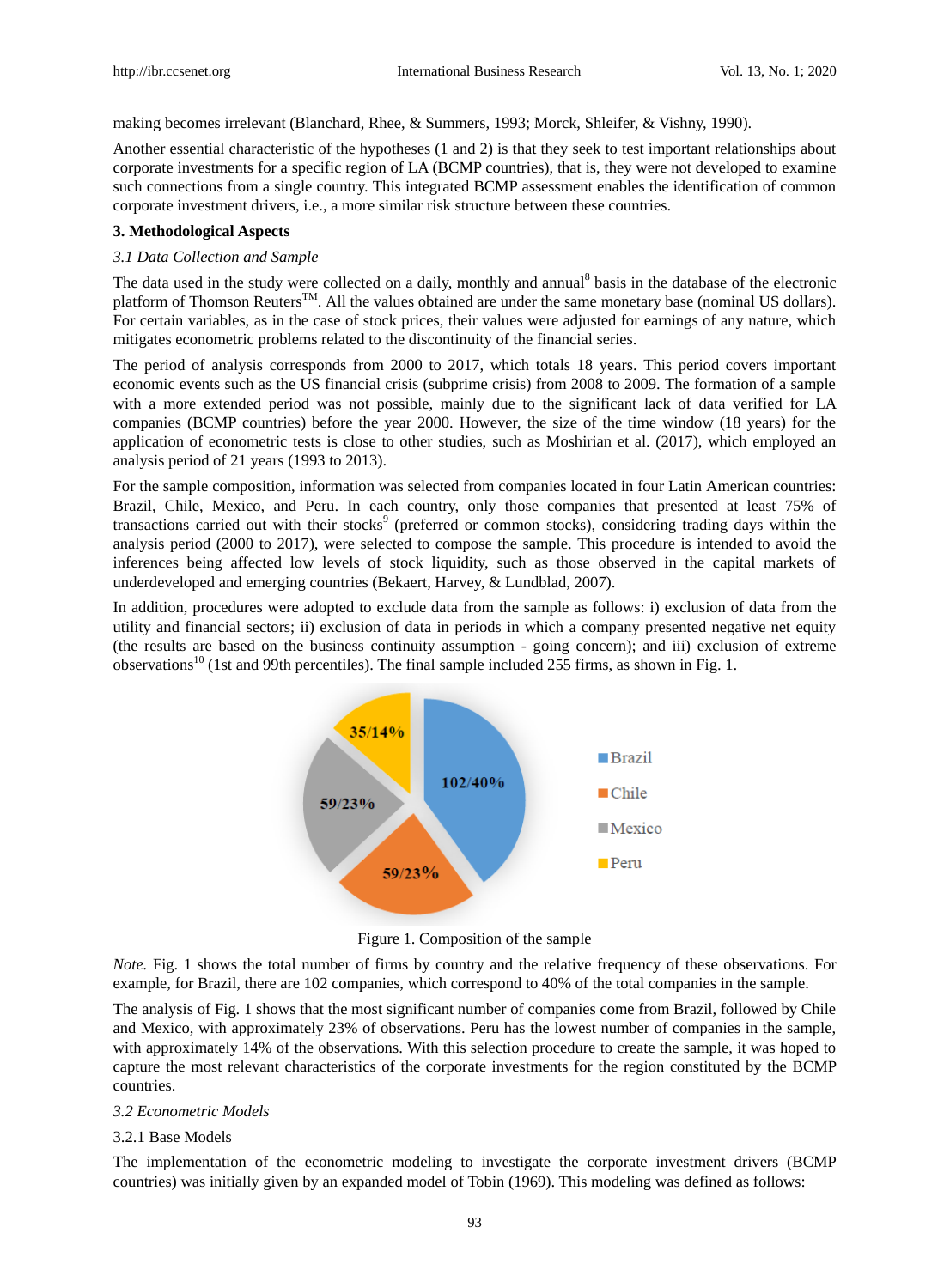$$
\left(\frac{I}{K}\right)_{it} = \alpha \left(\frac{I}{K}\right)_{i,t-1} + \beta \left(Q_{it} + \gamma \left(\frac{CF}{K}\right)_{it} + \eta_i + \Phi_t + \varepsilon_t\right) \tag{1}
$$

where  $(IX)_{it}$  and  $(IX)_{it-1}$  refer to the ratio of corporate investment to capital stock for firm i in period t and t-1, respectively.  $Q_{it}$  refers to the Q ratio for firm i in period t.  $(CF/K)_{it}$  relates to the ratio between the internal cash flow generation and the capital stock for firm i in period t;  $\eta_i$  represents fixed effects for the firm level.  $\Phi_t$ represents dummy variables for the periods analysed.  $\varepsilon_t$  is the error term.

The model  $1<sup>11</sup>$  uses the lag for the dependent variable ((I/K)i,t-1), the Q ratio and the internal cash flow generation as explanatory variables for the investment levels of the firm. Following Arellano and Bond (1991), the fixed effects for the firm level were eliminated by a differentiation process. This modeling is presented below.

$$
\left[\left(\frac{l}{\kappa}\right)_{it} - \left(\frac{l}{\kappa}\right)_{i,t-1}\right] = \alpha \cdot \left[\left(\frac{l}{\kappa}\right)_{i,t-1} - \left(\frac{l}{\kappa}\right)_{i,t-2}\right] + \beta \cdot \left[Q_{it} - Q_{i,t-1}\right] + \gamma \cdot \left[\left(\frac{c_F}{\kappa}\right)_{it} - \left(\frac{c_F}{\kappa}\right)_{i,t-1}\right] + \Phi_t + \left[\varepsilon_{it} - \varepsilon_{i,t-1}\right]
$$
\n(2)

As the lagged component of the error term  $(\epsilon_{i,t-1})$  is possibly correlated with the lagged term of the investments  $(1/K)_{t-1}$  the generalized method of moments (GMM) was used, as proposed by Arellano and Bond (1991). For this, the lags of the explanatory variables (t-2 and t-3) were used as instrumental variables. This procedure aims to mitigate possible problems of endogeneity in econometric modeling.

Subsequently, Model 2 received a series of control variables as a way to test the sensitivity of the coefficient β (investment-Q ratio) and the coefficient  $\gamma$  (investment-cash flow) against other variables identified in the literature as relevant for explaining the phenomenon under study. It should be emphasized that to test the robustness of the results, we have sometimes proposed different variables for the same construct. Table 1 presents the description of the variables while Appendix A provides the theoretical basis for the choice of these variables.

| Variables                  | <b>Definitions</b>                                                                                                                             |
|----------------------------|------------------------------------------------------------------------------------------------------------------------------------------------|
| $CAPEX_{it}$               | Fixed investments of company i for period t staggered by average total assets.                                                                 |
| Total_Invest <sub>it</sub> | Total Investments $(CAPEX_{it} +$ variation in Working Capital (WC)). The calculation of the change                                            |
|                            | in WC is based on the difference between current assets (CA) and current liabilities (CL) between                                              |
|                            | periods t and t-1. This variable (Total_Invest <sub>it</sub> ) were staggered by average total assets.                                         |
| Q1                         | It measures the Q ratio as follows: $Q1 = \frac{(TA_{it} + MV_{it} - Equity_{it})}{TA_{it}}$ , where TA <sub>it</sub> is the book value of the |
|                            | total assets for firm i in period t, $MV_{it}$ is the market value of shareholders' equity for firm i in period                                |
|                            | t, and Equity <sub>it</sub> is the book value of equity for firm i in period t.                                                                |
| Q <sub>2</sub>             | Measure the Q-ratio from price-to-book values: $Q2 = \frac{Price_{it}}{Book_{it}}$ , where Price <sub>it</sub> is the stock price of           |
|                            | firm i for period t and $Book_{it}$ is the value of stockholders' equity per share of firm i for period t.                                     |
| CF1                        | A variable that measures the internal generation of cash flows for firm i in period t. Its calculation                                         |
|                            | is given by the sum of the profit before the extraordinary items with depreciation and amortization.                                           |
|                            | This variable was staggered by average total assets.                                                                                           |
| CF <sub>2</sub>            | A variable that measures the internal generation of cash flows for firm i in period t. Its calculation                                         |
|                            | is based on the following expression: $CF2 = \frac{ EBIT_{it}*(1-IR) +Dep\_Amort_{it}}{TA_{it}}$ , where $EBIT_{it}$ is the                    |

Table 1. Definitions of variables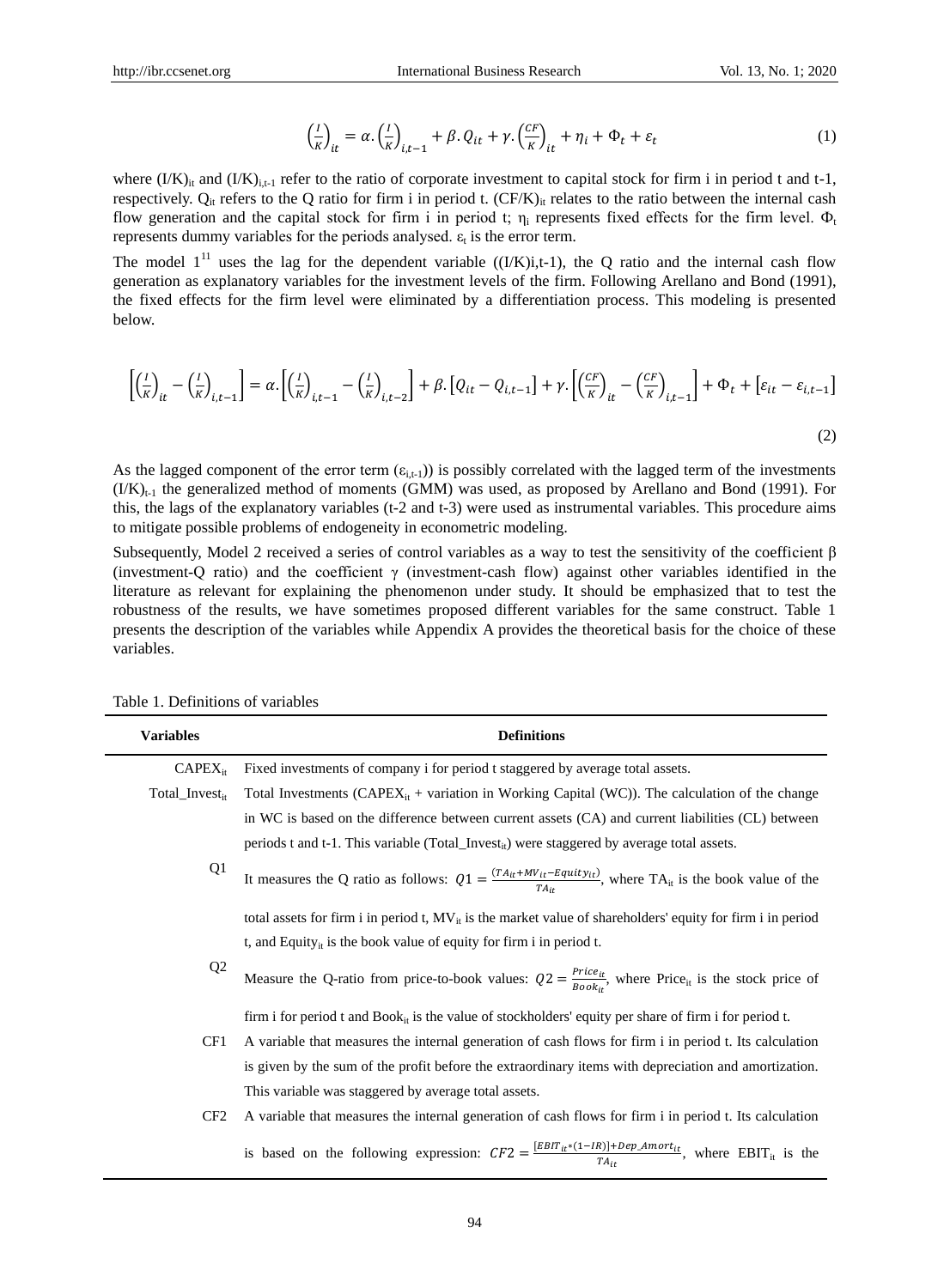earnings before interest and taxes of firm i for period t, IR is the marginal rate of income tax, Dep Amort<sub>it</sub> is the depreciation and amortization for firm i in period t, and TA<sub>it</sub> is the book value of the total assets for firm i in period t.

- Sales<sub>it</sub> A variable defined as the annual net sales value for firm i in period t. This variable was staggered by average total assets.
- $Cash_{it}$  A variable that represents the value of cash and cash equivalents for firm i in period t. This variable was staggered by average total assets.
- Ln  $MV_{it}$  The Napierian logarithm of the market value of company i for period t.
- Leverage<sub>it</sub> Financial leverage for firm i in period t. Its formulation was defined as the ratio between the sum of short- and long-term debt and the book value of shareholders' equity.
- Tangibility<sup>i</sup> A variable that represents the average value of expenses with fixed investments throughout analysis (2000 to 2017).
	- $ADR<sub>it</sub>$  A dichotomous variable that assumes the value 1 if the company i in period t has an American Depositary Receipts (ADRs) program. Assume the value 0 for the remaining observations.

Rating<sub>it</sub> A dichotomous variable that assumes the value 1 if firm i in period t receives any credit rating that falls under "Investment Grade". These credit ratings are based on the analysis performed by the rating agencies Standard & Poor's (S&P), Moody's and Fitch. The other observations receive the value 0 (classified as "Speculative Grade").

- Neg  $CF_{it}$  A dichotomous variable that assumes the value 1 if the company i in period t presents negative cash flow. Assume the value 0 for the remaining observations.
- Dispersion\_CF<sub>it</sub> A variable that represents the standard deviation of the cash flow of firm i in period t. For the calculation of the standard deviation, lagged information (five years) was used. For example, to calculate the standard deviation for the year 2005, annual cash flow information was used for the period from 2001 to 2005.
	- Crisis A dichotomous variable that assumes the value 1 for the years 2008 and 2009. It assumes the value 0 for the other observations.
	- Rule\_Law A variable that measures the levels of property rights verified in the countries under study (BCMP countries). This variable was collected from data provided by the Worldwide Governance Indicators. Detailed information is available at: http:// www.govindcators.org.

*Note.* Table 1 shows the descriptions of the variables with their calculation format. The variables  $CAPEX_{it}$  and Total\_Invest<sub>it</sub> represent the dependent variables. Q1, Q2, CF1, and CF2 represent the explanatory variables for the firm's investment levels. The other variables are defined as controls in econometric modeling.

# 3.2.2 Additional Econometric Models

According to Chen et al. (2007), Ascioglu et al. (2008), and Chowdhury et al. (2016), higher levels of efficiency of stock prices reduce informational asymmetries between companies and investors. As a result, the capital market represents an important signaling mechanism for the firm's investments. To examine this effect related to stock prices, the following variables were developed:

a) Stock price informativeness  $(\psi)$ : this variable is related to the magnitude with which stock prices reflect company-specific information rather than more general market information. Morck, Yeung, and Yu (2000) indicate that emerging countries generally have low levels of stock price informativeness when compared to developed countries, which may suggest that the capital markets in LA do not play a more effective role with regard to investment decisions. For the operationalization of this variable, the monthly returns of each stock (dependent variable) were regressed on the monthly returns representative of the market portfolio<sup>12</sup> (independent variable), based on the following econometric modeling: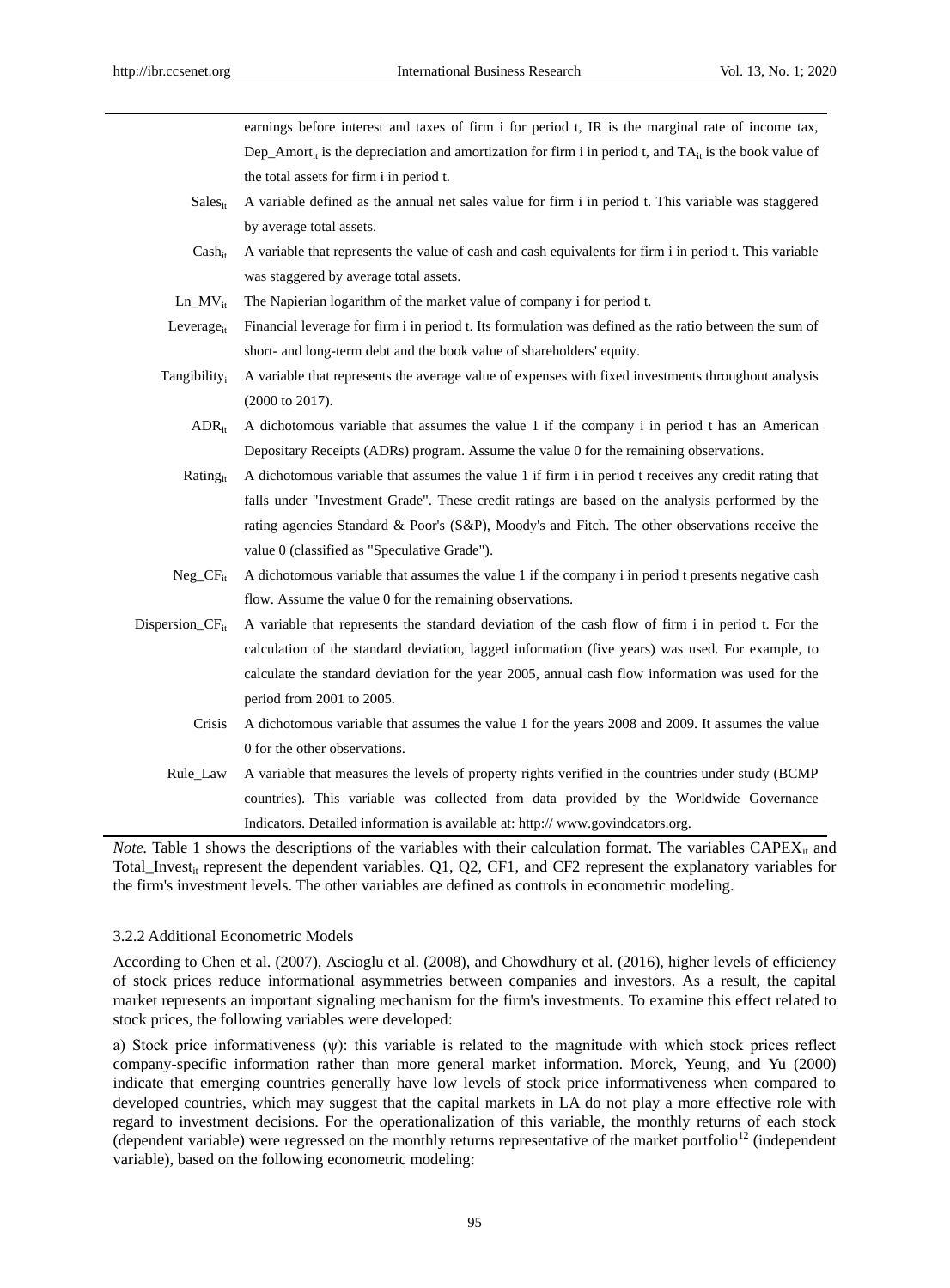$$
R_{it} = \alpha + \beta_1 MKT_t + \beta_2 MKT_{t-1} + \varepsilon_t
$$
\n(3)

where  $R_{it}$  is the stock return i for the period t.  $MKT_t$  and  $MKT_{t-1}$  represent the return of the market portfolio for period t and t-1, respectively.  $\varepsilon_t$  is the error term.

A characteristic of model 3 is that the market portfolio returns  $(MKT_{t-1})$  were used as an independent variable to control the results for possible delays in which stock returns reflect market information, as noted by Hou and Moskowitz (2005). Following Chan and Hameed (2006), the representative returns of the sectors of economic activity of the companies were not used as explanatory variables due to the high concentration of industry in LA.

The results of model 3 regressions were obtained from 60-month intervals (rolling regressions). For example, the results achieved for each stock in 2005 relate to the monthly data from 2001 to 2005. The coefficients of determination (R2) obtained in model 3 (for each stock and period (2000 to 2017) suffered a logistic transformation, as recommended by Morck et al. (2000). This modeling was defined as follows:

$$
\psi_{it} = \ln \left( \frac{1 - R_{it}^2}{R_{it}^2} \right) \tag{4}
$$

where  $\psi_{it}$  is the stock price informativeness of stock i for period t. It represents an inverse measure of the stock price synchronicity (SPS). This last measure (SPS) was developed by Morck et al. (2000). Ln is the Napierian logarithm.  $R_{it}^2$  is the coefficient of determination for firm i in period t.

b) The number of investment analysts (analysts<sub>it</sub>): represents a measure that aims to capture whether the number of investment analysts is associated with the quality of the informational environment on the region constituted by BCMP countries. For the case of emerging countries, Piotroski and Roulstone (2004) and Chan and Hameed (2006) have identified that investment analysts have incentives to make available to the market information of a more sectoral nature rather than company-specific information. Among other reasons, it would be the fact of the high cost of capturing information relevant to the firm's level in less transparent environments.

c) Size of companies ( $size_{it}$ ): this variable represents a proxy related to the levels of informational efficiency of stock prices. An example of this can be found in Fama and French (2017, 2018), for whom the anomalies of stock returns (market anomalies) are related predominantly to small firms, which would make the valuation of these types of companies in a rather noisy process. The variable sizeit (dichotomous variable) was defined as follows: it assumes the value 1 for the case of firm i in period t with a present market value equal to or higher than the 75th percentile to the sample under analysis. Assume the value 0 for the remaining observations.

Following Chen et al. (2017), Ascioglu et al. (2018), and Chowdhury et al. (2016) was expected that the interactions between the variables  $\psi_{it}$  and  $Q^{13}$ , analysts<sub>it</sub> and Q, and size<sub>it</sub> and Q present coefficients with statistical significance and a positive sign. This result would bring additional evidence as to how the capital market is related to firms' investment decisions.

Another question critical to the study was the investigation as to whether the investment-Q and investment-cash flow relationships are tied to the magnitude of the investments. Grullon et al. (2018) suggest that more substantial investments are concentrated in some companies or certain periods. This consideration becomes relevant for the study since the LA presented different phases of economic growth, as shown by Manuelito and Jiménez (2015) and Brenes et al. (2016). To carry out this investigation, we used the Logit model, defined as follows:

$$
Invest\_Size_{it} = \beta_1 Q_{it} + \beta_2 CF_{it} + Zcontrol + \varepsilon_t \tag{5}
$$

where Invest\_Size<sub>it</sub> is a dichotomous variable that assumes the value 1 for the case of firm i in period t presenting investments equal to or greater than the 75th percentile to the investments made by the firms that integrate the sample in the period from 2000 to 2017. Assume the value 0 for the remaining observations. The variables CAPEX<sub>it</sub> and Total\_Invest<sub>it</sub> were considered for the calculation of percentiles.  $Q_{it}$  is the  $Q$  ratio for firm i in period t (Q1 and Q2, defined in section 3.2.1).  $CF_{it}$  is the internal generation of cash flows for company i in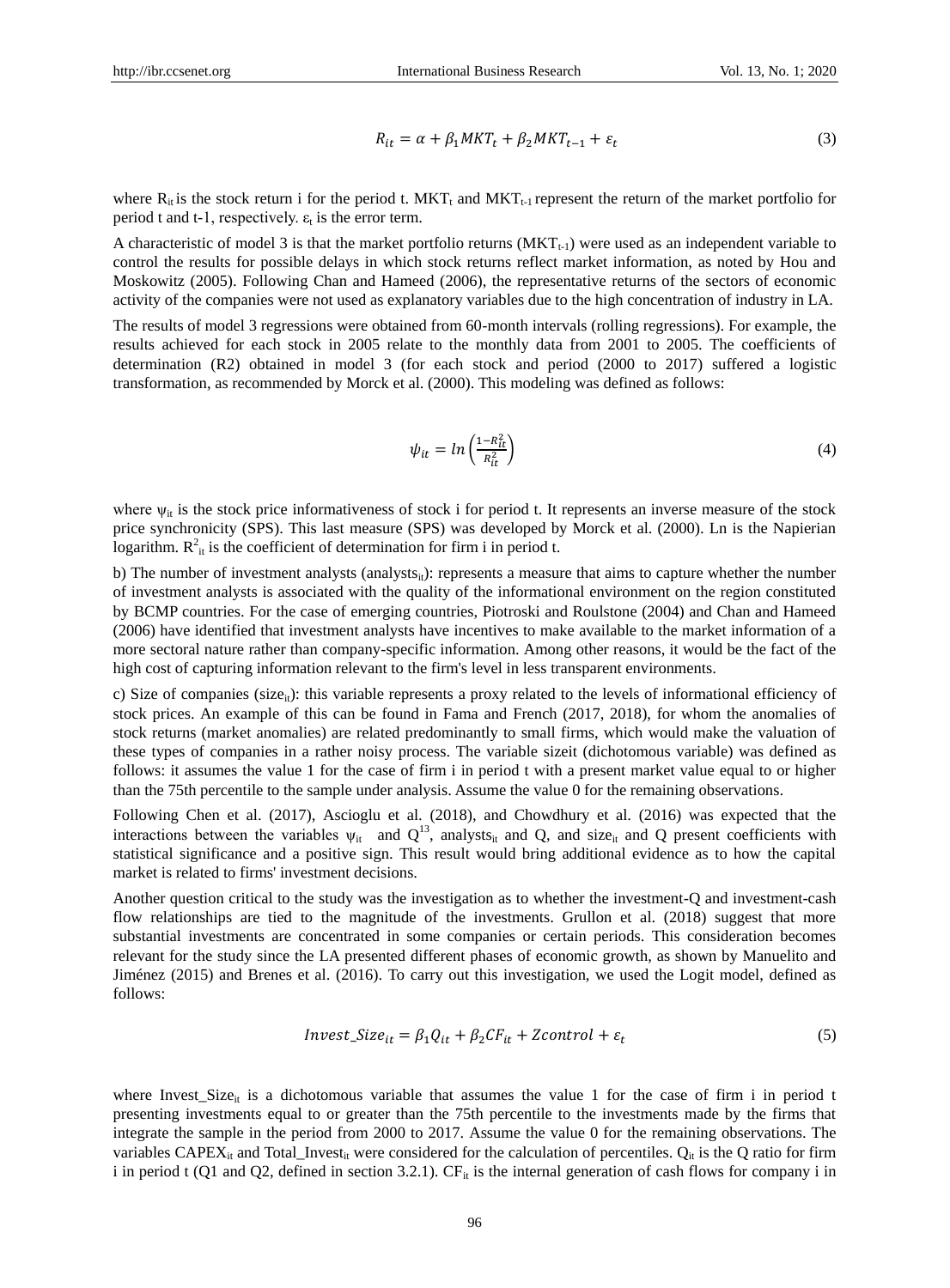period t (CF1 and CF2, defined in section 3.2.1). Zcontrol is the vector of control variables (variables defined in section 3.2.1).  $\varepsilon_t$  is the error term.

It was expected that the coefficients β1 and β2 present statistical significance and a positive sign, which would indicate that the Q ratio and the internal generation of cash flows are relevant drivers for the levels of corporate investments in BCMP countries.

# **4. Results**

#### *4.1 Descriptive Statistics*

Descriptive statistics are presented in Table 2.

| Variables                   | Mean    | Standard deviation       | <b>CV</b> | Minimum   | Maximum                  |
|-----------------------------|---------|--------------------------|-----------|-----------|--------------------------|
| $CAPEX_{it}$                | 0.0644  | 0.0607                   | 0.9425    | 0.0004    | 0.3414                   |
| Total_Investit              | 0.0757  | 0.1402                   | 1.8520    | $-0.2630$ | 0.6665                   |
| Q1                          | 1.3300  | 0.8102                   | 0.6091    | 0.3375    | 5.1934                   |
| Q2                          | 2.1334  | 3.4582                   | 1.6209    | 0.0277    | 26.7697                  |
| CF1                         | 0.1002  | 0.0999                   | 0.9970    | $-0.1695$ | 0.5139                   |
| CF <sub>2</sub>             | 0.0864  | 0.0912                   | 1.0555    | $-0.2222$ | 0.4154                   |
| <b>Sales</b> <sub>it</sub>  | 0.8435  | 0.6018                   | 0.7134    | 0.0086    | 3.4652                   |
| $Cash_{it}$                 | 0.1182  | 0.1305                   | 1.1040    | 0.0004    | 0.6915                   |
| $Ln_MV_{it}$                | 19.6569 | 2.2387                   | 0.1138    | 14.0727   | 24.6079                  |
| Leverage $_{it}$            | 1.0059  | 1.7204                   | 1.7103    | 0.0004    | 12.9225                  |
| Tangibility <sub>i</sub>    | 0.7539  | 0.4697                   | 0.6230    | 0.0060    | 2.2594                   |
| Dispersion_CF <sub>it</sub> | 0.0434  | 0.0475                   | 1.0944    | 0.0033    | 0.3009                   |
| Rule_Law                    | 0.0441  | 0.7383                   | 16.7415   | $-0.7300$ | 1.4300                   |
| $ADR_{it}$                  | 0.1220  |                          |           |           |                          |
| Rating <sub>it</sub>        | 0.2560  | $\overline{\phantom{0}}$ |           |           | -                        |
| $Neg_CF_{it}$               | 0.0659  | $\overline{\phantom{0}}$ |           |           | -                        |
| Crisis                      | 0.1111  | $\overline{\phantom{0}}$ |           |           | $\overline{\phantom{a}}$ |

*Note.* Table 2 presents for each variable the following descriptive statistics: mean, standard deviation, the coefficient of variation (CV), minimum, and maximum. For the dichotomous variables  $(ADR_{it}, Rating_{it}, R)$  $Neg_CF_{it}$  and Crisis) were calculated only their means, which are translated by the observed frequencies for these variables. The variable Dispersion\_ $CF_{it}$  (standard deviation of the cash flow) was derived from the variable CF1.

The dependent variables  $CAPEX_{it}$  and Total\_Invest<sub>it</sub> presented relatively close averages (0.0644 and 0.0757, respectively). The measure of the standard deviation was different for these two variables (0.0607 and 0.1402, respectively). The greater deviation of the variable Total\_Invest<sub>it</sub> is the result of the change of investments in working capital. For example, the minimum value observed for the variable Total\_Invest<sub>it</sub> was negative (-0.2630), which denotes disinvestment in working capital. One plausible explanation for this lies in the economic cycles in LA.

In the analysis of the coefficient of variation (CV), the Q1 variable showed a lower dispersion compared to the Q2 variable (0.6091 and 1.6209, respectively). The variables related to the internal cash generation levels, CF1 and CF2, showed closer CV (0.9970 and 1.0555, respectively).

Regarding the controls used in econometric modeling, the variable Rule\_Law presented the highest CV (16.7415). This result is in agreement with Chong and Lopez-de-Silanes (2007) regarding the low levels of property rights identified in LA countries. The variables  $Cash_{it}$ , Leverage<sub>it</sub>, and Dispersion<sub>\_CF<sub>it</sub>, showed</sub> relatively high CV, while the variable associated with the market value of firms, Ln\_MV<sub>it</sub>, showed the lowest CV. Additionally, high mean values were identified for the Tangibility<sup>i</sup> variable (mean of 0.7539). Moshirian et al. (2017) note that corporate investments in emerging countries are concentrated in tangible assets, which would partly explain the results obtained for the variable Tangibility<sub>i</sub>.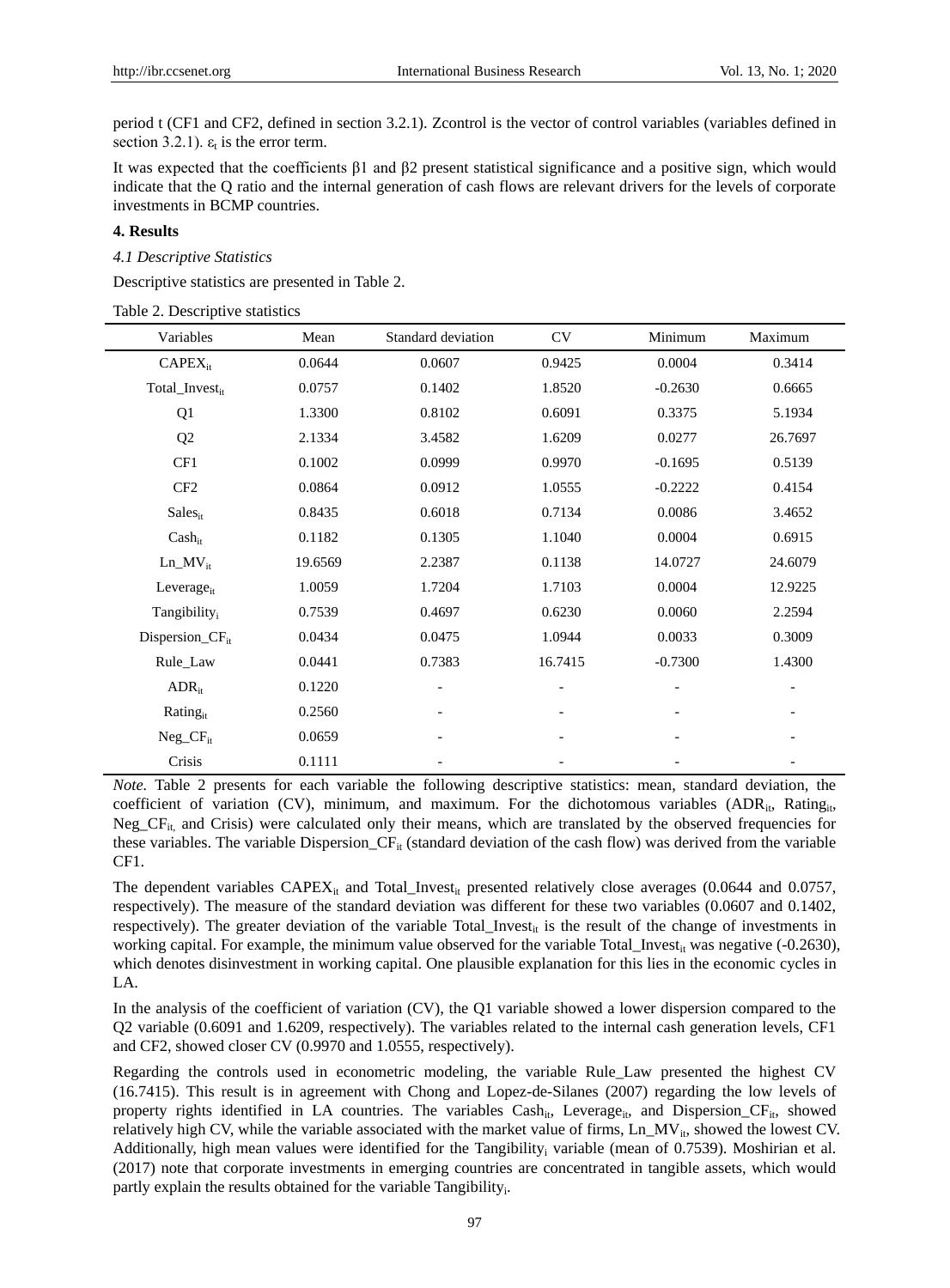Other important characteristics of the sample were identified as follows: i) approximately 12% of the companies have ADR programs; ii) approximately 25% of companies are classified as "Investment Grade"; iii) the cash flow of the firms was negative in approximately 6.5% of the observations; and (iv) the period known as "Crisis" totaled approximately 11% for the entire period analyzed (2000 to 2017).

Another analysis conducted was the estimation of the correlation coefficients, which is presented in Table 3. This analysis was restricted in identifying the correlation coefficients of Pearson and Spearman for the continuous variables.

Table 3. Correlations

| Variables                        | (1)         | (2)         | (3)         | (4)         | (5)         | (6)         | (7)         | (8)         | (9)         | (10)        | (11)        | (12)        |
|----------------------------------|-------------|-------------|-------------|-------------|-------------|-------------|-------------|-------------|-------------|-------------|-------------|-------------|
| $CAPEX_{it}(1)$                  |             | $0.401***$  | $0.240***$  | $0.154***$  | $0.382***$  | $0.333***$  | $0.202***$  | $0.142***$  | $0.168***$  | $-0.051***$ | $0.231***$  | $0.084***$  |
| Total Invest <sub>it</sub> $(2)$ | $0.413***$  |             | $0.1912***$ | $0.103***$  | $0.418***$  | $0.373***$  | $0.247***$  | $0.344***$  | $0.137***$  | $-0.070***$ | $0.071***$  | $0.050***$  |
| Q1(3)                            | $0.341***$  | $0.213***$  |             | $0.499***$  | $0.405***$  | $0.380***$  | $0.228***$  | $0.256***$  | $0.504***$  | $-0.014$    | $-0.056***$ | $-0.003$    |
| Q2(4)                            | $0.323***$  | $0.211***$  | $0.872***$  |             | $0.124***$  | $0.148***$  | $0.150***$  | $0.147***$  | $0.198***$  | $0.228***$  | $-0.040**$  | 0.029       |
| CF1(5)                           | $0.474***$  | $0.441***$  | $0.473***$  | $0.417***$  |             | $0.842***$  | $0.330***$  | $0.328***$  | $0.267***$  | $-0.238***$ | $0.135***$  | $-0.012$    |
| CF2(6)                           | $0.480***$  | $0.454***$  | $0.469***$  | $0.450***$  | $0.856***$  |             | $0.300***$  | $0.242***$  | $0.346***$  | $-0.135***$ | $0.065***$  | $-0.129***$ |
| Sales $_{it}$ (7)                | $0.278***$  | $0.266***$  | $0.280***$  | $0.296***$  | $0.390***$  | $0.424***$  |             | $0.183***$  | $0.030*$    | $-0.069***$ | $-0.018$    | $-0.064***$ |
| $Cash_{it}(8)$                   | $0.124***$  | $0.213***$  | $0.321***$  | $0.322***$  | $0.263***$  | $0.219***$  | $0.168***$  |             | $0.205***$  | $-0.033**$  | $-0.132***$ | $0.068***$  |
| Ln $MV_{it}(9)$                  | $0.245***$  | $0.112***$  | $0.586***$  | $0.544***$  | $0.249***$  | $0.268***$  | $0.060***$  | $0.376***$  |             | $-0.071***$ | $-0.051***$ | $-0.257***$ |
| Leverage $_{it}$ (10)            | $-0.079***$ | $-0.116***$ | $-0.015$    | $0.059***$  | $-0.337***$ | $-0.153***$ | $-0.077***$ | $0.039*$    | $0.083***$  |             | $-0.056***$ | $0.089***$  |
| Tangibility <sub>i</sub> (11)    | $0.352***$  | $0.239***$  | $-0.084***$ | $-0.109***$ | $0.310***$  | $0.366***$  | $0.097***$  | $-0.225***$ | $-0.116***$ | $-0.109***$ |             | $0.123***$  |
| Dispersion $CF_{it}(12)$         | 0.016       | 0.035       | $-0.054**$  | $-0.063***$ | 0.001       | $-0.023$    | $-0.045**$  | 0.008       | $-0.188***$ | $-0.030$    | $0.106***$  |             |

*Note.* Table 3 presents the Pearson (upper diagonal) and Spearman (lower diagonal) correlation coefficients for the continuous variables. Although the variable Rule\_Law is classified as continuous, its values are truncated in the range of -2.5 (low levels of property rights) to 2.5 (high levels of property rights). Therefore, this variable was not considered in the present analysis. The variable representative of the cash flow dispersion (Dispersion  $CF_{ii}$ ) was calculated from the data obtained for variable CF1. The significance levels for the results are represented as follows: \*\*\* significant at 1%, \*\* significant at 5%, \* significant at 10%.

The results obtained in the correlation analysis showed positive and statistically significant coefficients between the dependent variables  $CAPEX_{it}$  and Total\_Invest<sub>it</sub> and the variables Q1, Q2, CF1, CF2, Sales<sub>it</sub>, Cash<sub>it</sub>, Ln\_MV<sub>it</sub>, and Tangibility<sub>i</sub>. The variable Leverage<sub>it</sub> showed coefficients with the negative signal regarding the dependent variables, while the results obtained for the variable Dispersion $C\mathbf{F}_{it}$  were not significant regarding the dependent variables. The identified correlations note that apart from the investment opportunities measured by the variables Q1 and Q2, the capital structure $14$  can impact corporate investments.

The variables related to the Q ratio (Q1 and Q2) and internal cash flow generation (CF1 and CF2) showed high correlations with each other. This result was expected since these variables were used to measure the same construct.

Other structures of relations between variables were identified. For example, the market value of companies (Ln MV<sub>it</sub>) is positively associated with variables Q1, Q2, CF1 and CF2, which suggests a greater investment capacity for larger firms. The dispersion of the cash flow (Dispersion\_ $CF_{ii}$ ) is also smaller for these types of companies. On the other hand, the variable Tangibility<sup>i</sup> showed coefficients with the negative signal about the variables Q1 and Q2 and coefficients with the positive signal about the variables CF1 and CF2. This result becomes relevant when considering the high level of tangibility of the investments verified in the sample (approximately 75%).

Additionally, the structure of corporate investments in LA (BCMP countries) was analyzed over the period under study. Fig. 2 shows this information.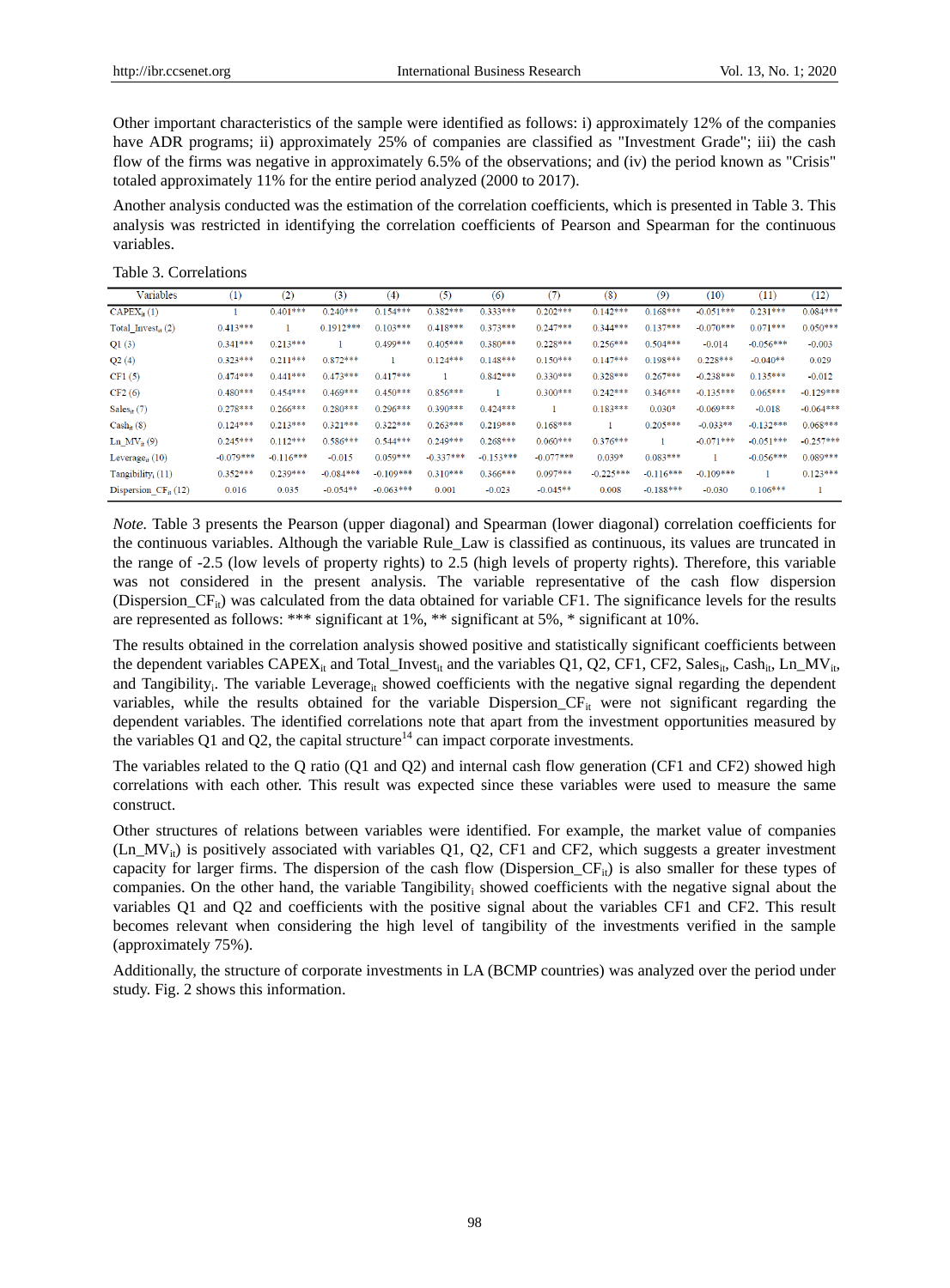

Figure 2. Average corporate investment in LA (BCMP countries) from 2000 to 2017

*Note.* Fig. 2 shows the dynamics of average corporate investment in LA. Calculations of the averages of the variables used the following variables: CAPEX (CAPEXit), Q Ratio (Q1) and cash flow (CF1). The main (left) axis refers to CAPEX and cash flow values. The secondary (right) axis relates to the values found for the Q ratio.

Fig. 2 shows that the levels of investments in fixed capital (CAPEX), cash flow and Q ratio showed a tendency to increase for the period from 2002 to 2007. As of 2008, there was a reduction of the values for these variables. Some signs of recovery have been verified for cash flow and Q ratio levels from 2015. However, current levels of fixed capital investment in BCMP countries remain similar to those in the early 2000s. This result is in line with studies by Manuelito and Jim énez (2015), Brenes et al. (2016), and Aguilera et al. (2017) for the economic cycles in LA. The next section will examine these questions further through regression analysis.

#### *4.2 Regression Analysis*

Table 4 presents the results obtained from the regression analysis and refers to the base models (section 3.2.1). These models were adequate for the inference process since the Hansen test pointed to the exogeneity of the instrumental variables (lags of the explanatory variables) and the AR(2) test indicated the absence of autocorrelation of the residuals. In this sense, there is evidence that the results achieved are not biased by possible endogeneity problems.

| Variables                          | $\left(1\right)$ | (2)        | (3)        | (4)        | (5)        | (6)         | (7)         | (8)         | (9)         | (10)        |
|------------------------------------|------------------|------------|------------|------------|------------|-------------|-------------|-------------|-------------|-------------|
| $L.CAPEX_{it}$                     | $0.347***$       | $0.290***$ | $0.271***$ | $0.226***$ | $0.233***$ | $0.226***$  |             |             |             |             |
| L.Total Invest <sub>it</sub>       |                  |            |            |            |            |             | $-0.123***$ | $-0.137***$ | $-0.140***$ | $-0.150***$ |
| Q1                                 | 0.003            | 0.009      | 0.003      | $-0.003$   | $-0.006$   | $-0.003$    | $-0.034*$   | $-0.028$    |             |             |
| $\bf Q2$                           |                  |            |            |            |            |             |             |             | 0.001       | $-0.001$    |
| CF1                                | $0.191***$       | $0.211***$ | $0.133**$  | $0.243***$ | $0.221***$ | $0.243***$  |             |             |             |             |
| CF2                                |                  |            |            |            |            |             | $0.648***$  | $0.387**$   | $0.529***$  | $0.326**$   |
| <b>Sales</b> <sub>it</sub>         |                  |            | 0.0171     | $0.033**$  | $0.040***$ | $0.033**$   | $0.106***$  | $0.085***$  | $0.093***$  | $0.080***$  |
| $Cash_{it}$                        |                  |            | $-0.005$   | 0.0158     | 0.0062     | 0.016       |             | $0.531***$  |             | $0.479***$  |
| $Ln_M/V_{it}$                      |                  |            |            | 0.0036     | 0.0063     | 0.004       | 0.022       | 0.003       | 0.020       | $-0.001$    |
| Leverage <sub>it</sub>             |                  |            |            | $-0.001$   | $-0.002$   | $-0.001$    | $-0.002$    | $-0.007$    | $-0.008$    | $-0.011*$   |
| Tangibility <sub>i</sub>           |                  |            |            | $0.073***$ | $0.052***$ | $0.073***$  | $-0.015$    | 0.029       | 0.003       | 0.012       |
| $\rm{ADR}_{it}$                    |                  |            |            | 0.137      | 0.265      | 0.137       | 0.019       | 0.410       | $-0.230$    | 0.356       |
| Rating <sub>it</sub>               |                  |            |            | $-0.004$   | $-0.001$   | $-0.004$    | $-0.049$    | $-0.044$    | $-0.015$    | $-0.027$    |
| $Neg_CF_{it}$                      |                  |            |            | $0.041*$   | $0.041**$  | $0.041*$    | $-0.018$    | 0.001       | $-0.033$    | $-0.021$    |
| Dispersion $CF_{it}$               |                  |            |            |            | 0.119      | 0.073       | 0.255       | 0.080       | 0.315       | 0.130       |
| Rule Law                           |                  |            |            |            |            | 0.026       | $-0.046$    | $-0.039$    | 0.025       | 0.028       |
| <b>Crisis</b>                      |                  |            |            |            |            | $-0.040***$ | $-0.030$    | $-0.060$    | $-0.051$    | $-0.020$    |
| Years                              | Yes              | Yes        | Yes        | Yes        | Yes        | Yes         | Yes         | Yes         | Yes         | Yes         |
| No. of observations                | 2,379            | 1,024      | 2,343      | 1,750      | 1,750      | 1,750       | 2,058       | 2,058       | 2,058       | 2,058       |
| Hansen test-Prob. Chi <sup>2</sup> | 0.453            | 0.577      | 0.144      | 0.617      | 0.905      | 0.812       | 0.514       | 0.399       | 0.455       | 0.412       |
| AR(2) test-Prob. Z                 | 0.445            | 0.621      | 0.605      | 0.812      | 0.828      | 0.491       | 0.999       | 0.997       | 0.770       | 0.810       |

Table 4. Regression analysis: base models

*Note.* The models (1 to 10) used dynamic panel data with the generalized method of moments (GMM) estimation. The results obtained refer to the period from 2000 to 2017, except for the model (2), which used observations for the years 2000 to 2007. The variables L.CAPEX<sub>it</sub> and L.Total\_Invest<sub>it</sub> relate to the lag in one period of CAPEX<sub>it</sub> and Total\_Invest<sub>it</sub>, respectively. The significance levels for the results are represented as follows: \*\*\* significant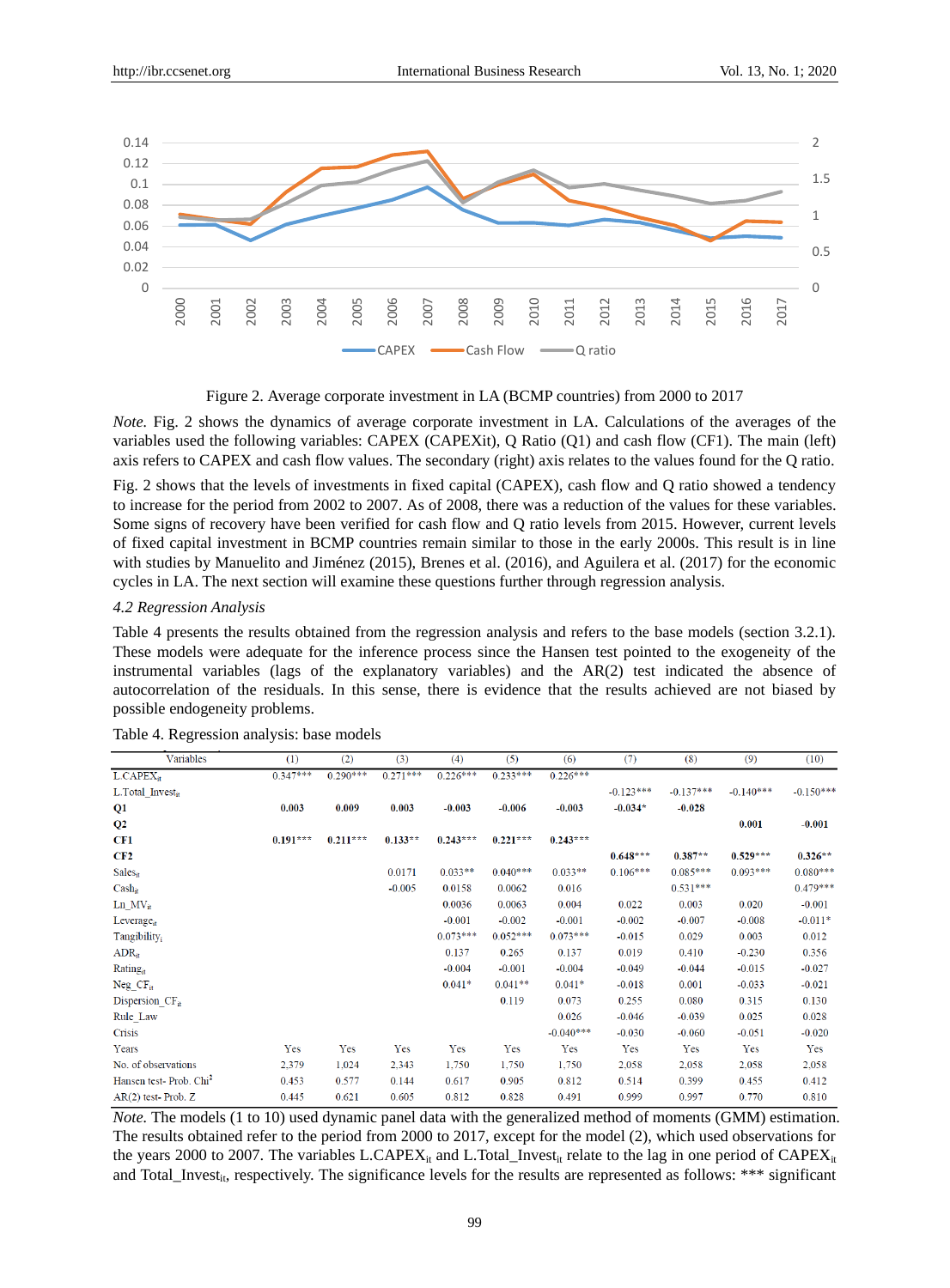at 1%, \*\* significant at 5%, \* significant at 10%.

Models 1 to 6, presented in Table 4, used the levels of investments in fixed capital (CAPE $X_{it}$ ) as a dependent variable. For these models, the variables  $L.CAPEX_{it}$  and CF1 presented coefficients with a positive sign and statistical significance at the 1% level. However, the Q-related variable (Q1) did not show relevant results. This result for the variables Q1 and CF1 was verified even when, in model 2, a period of more significant economic growth in LA was considered between 2000 and 2007. Significant coefficients for the variables Sales<sub>it</sub>, Tangibility<sub>i</sub>, Neg<sub>-CF<sub>it</sub>, and Crisis were identified through the models 4, 5 and 6.</sub>

For models 7 to 10, total investments (Total\_Invest<sub>it</sub>) were used as the dependent variable. The main results for these models are the variables L.Total\_Invest<sub>it</sub>, CF2 and Sales<sub>it</sub>, which showed positive and significant coefficients. The variable Q1 presented a negative coefficient and only marginal statistical significance at the 10% level in model 7. The Cash<sub>it</sub><sup>15</sup> variable was significant in models 8 and 10.

Other results (not reported) for the different possible combinations between the CAPE $X_{it}$  and Total\_Invest<sub>it</sub> dependent variables with the explanatory variables Q1, Q2, CF1, and CF2 suggest that the internal generation of cash flows is one of the main drivers of corporate investments for the region formed by the BCMP countries. In contrast, there were no indications that the capital market represents a mechanism for transmitting information that is useful for decision making about the real side of the economy.

It was also tested whether information derived from the capital market is associated with corporate investments when considering the levels of informational efficiency of stock prices. The results are reported in Table 5.

| Variables                    | (1)        | (2)        | (3)        | (4)        |
|------------------------------|------------|------------|------------|------------|
| $L.CAPEX_{it}$               | $0.218***$ | $0.239***$ | $0.228***$ | $0.217***$ |
| Q1                           | 0.002      |            | 0.005      | 0.001      |
| Q1. $\psi_{it}$              | $0.003**$  |            |            |            |
| $Q1.$ analysts <sub>it</sub> |            |            | $-0.006$   |            |
| Q1. sizeit                   |            |            |            | $-0.005$   |
| Q2                           |            | $-0.001$   |            |            |
| Q2. $\psi_{it}$              |            | 0.001      |            |            |
| CF1                          | $0.202***$ | $0.211***$ | $0.191***$ | $0.200***$ |
| Sales <sub>it</sub>          | $0.033***$ | $0.035***$ | $0.032***$ | $0.040***$ |
| $Cash_{it}$                  | $-0.027$   | $-0.037$   | 0.040      | 0.034      |
| $Ln_MVV_{it}$                | 0.002      | $0.010*$   | 0.002      | $-0.004$   |
| Leverage <sub>it</sub>       | $-0.001$   | 0.001      | 0.001      | 0.001      |
| Tangibility <sub>i</sub>     | $0.063***$ | $0.060***$ | $0.073***$ | $0.065***$ |
| $ADR_{it}$                   | 0.002      | 0.102      | $-0.013$   | 0.192      |
| Ratingit                     | 0.001      | 0.001      | $-0.008$   | $-0.002$   |
| $Neg_CF_{it}$                | $0.026*$   | $0.034**$  | $0.032*$   | $0.030**$  |
| Years                        | <b>YES</b> | <b>YES</b> | <b>YES</b> | <b>YES</b> |
| No. of observations          | 1,750      | 1,750      | 1,750      | 1,750      |
| Hansen test-Prob. Chi2       | 0.691      | 0.572      | 0.538      | 0.409      |
| $AR(2)$ test-Prob. Z         | 0.849      | 0.998      | 0.912      | 0.884      |

Table 5. Q ratio and the informational efficiency levels of stock prices

*Note.* The models (1 to 4) used dynamic panel data with the generalized method of moments (GMM) estimation. The variable L.CAPEXit refers to the lag in one period for the variable CAPEXit. The variables Dispersion\_CFit, Rule Law and Crisis were not considered in this test to identify whether the structures of relations between these variables are interfering in the results. For example, in periods of crisis, a greater dispersion of cash flows is expected. However, the inclusion of these variables did not qualitatively alter the results. The direct effect of the variables ψit, analystsit, and sizeit on the level of fixed investments (CAPEXit) do not change the results (not reported). The significance levels for the results are represented as follows: \*\*\* significant at 1%, \*\* significant at 5%, \* significant at 10%.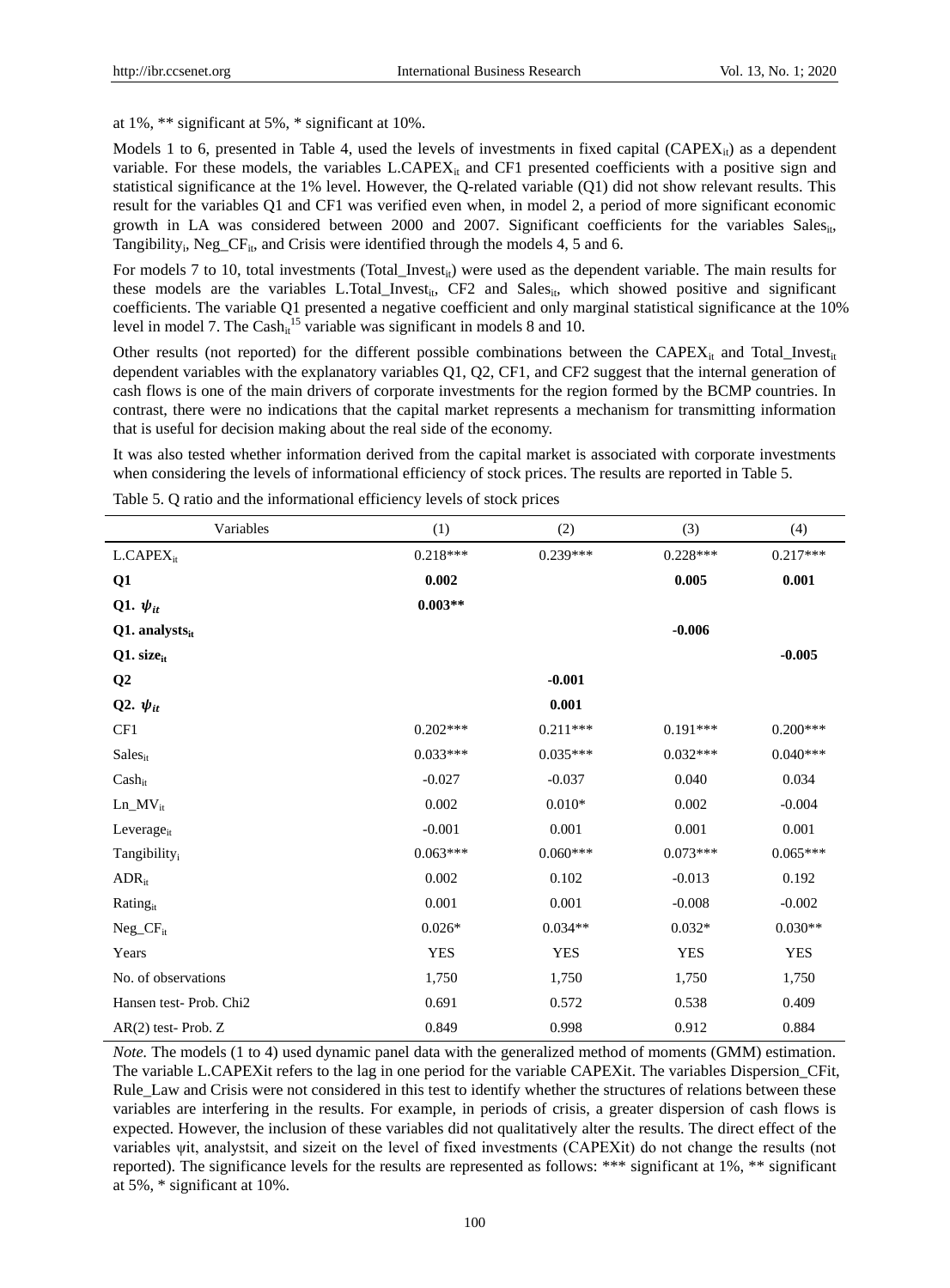The interactions between the variables associated with the Q ratio (Q1 and Q2) and the stock information efficiency levels (wit, analysts<sub>it</sub>, and size<sub>it</sub>) were not relevant in explaining corporate investments. Only the interaction Q1. $\psi_{ir}$  exhibited coefficients with statistical significance (model 1). However, the small value found for this coefficient does not bring more robust evidence for this interaction. It should be emphasized that the interaction coefficient  $Q2.\psi_{it}$  (model 2) was not significant.

Models 3 and 4, from Table 5, indicate that even larger companies and those with more significant numbers of analysts rely more prominently on internal resource generation than on information provided by the capital market in decision making on investments. In this sense, the a priori classification of companies as "financially restricted" when these demonstrate high sensitivity investments-cash flow is quite questionable. This same line of argument can be verified in Kaplan and Zingales (1997), Kadapakkam et al. (1998) and Cleary (1999).

Another study carried out concerns the magnitude of the investments made by the firms and their drivers. These results are shown in Table 6.

| Variables                   | (1)            | (2)                   | (3)              | (4)              |
|-----------------------------|----------------|-----------------------|------------------|------------------|
|                             | $CAPEX = 50\%$ | $CAPEX = 50\%$        | $CAPEX \ge 75\%$ | $CAPEX \ge 75\%$ |
| $L.CAPEX_{it}$              |                | 17.817***             |                  | 13.927***        |
| Q1                          | 0.085          | 0.164                 | $-0.126$         | $-0.353*$        |
| CF1                         | $4.473***$     | $2.578*$              | $5.573***$       | $3.813**$        |
| <b>Sales</b> <sub>it</sub>  | $1.974***$     | $2.185***$            | 1.809***         | $2.526***$       |
| $\text{Cash}_{it}$          | $-0.041$       | 0.459                 | $-0.096$         | 0.218            |
| $Ln_MV_{it}$                | $0.534***$     | $0.372***$            | $0.326**$        | $0.375**$        |
| Leverage $_{it}$            | $-0.031$       | $-0.068$              | $-0.036$         | $-0.119$         |
| Tangibility <sub>i</sub>    | $2.182***$     | $2.570***$            | $1.905***$       | $2.174***$       |
| $ADR_{it}$                  | $-2.626**$     | $-1.653$<br>$-13.830$ |                  | $-11.973$        |
| Ratingit                    | 0.268          | 0.099                 | 0.416            | 0.184            |
| $Neg_CF_{it}$               | $0.881***$     | 0.488                 | $1.257***$       | $0.886*$         |
| $Disperson_CF_{it}$         | $-2.448$       | $-7.871**$            | $-2.244$         | 2.174***         |
| Years                       | <b>YES</b>     | <b>YES</b>            | <b>YES</b>       | <b>YES</b>       |
| No. Of observations         | 1,834          | 1,709                 | 1,834            | 1,709            |
| Chi <sup>2</sup> statistics | 339.21***      | 438.14***             | 257.12***        | 342.55***        |

Table 6. Magnitude of corporate investments

*Note.* Table 6 shows the results of the regression analysis about the magnitude of the investments made by the firms composing the sample. For this, we used the Logit regression technique. For greater robustness of the results two variants for the dependent variable were considered. In models 1 and 2 the dependent variable assumes the value 1 for the case of firm i in period t to present investments equal to or greater than the 50th percentile. Assume the value 0 for the remaining observations. For models 3 and 4, the percentile used to measure the dependent variable is from the 75th percentile. The results of models 2 and 4 were also controlled by the lag in one period for investments in fixed capital (L.CAPEXit). The variables Rule\_Law and Crisis were not considered in this test. However, the inclusion of these variables did not qualitatively alter the results (not reported). The results (not reported) were qualitatively similar when the measurement of the dependent variable was obtained from the total investments (Total\_Investit). The significance levels for the results are represented as follows: \*\*\* significant at 1%, \*\* significant at 5%, \* significant at 10%.

Through the results shown in Table 6, there is evidence that cash flow generation, firm size, sales level, and asset tangibility are positively associated with the magnitude of corporate investments made by firms, since the variables CF1, LN\_MV<sub>it</sub>, Sales<sub>it</sub>, and Tangibility<sub>i</sub> presented positive and statistically significant coefficients in all models (models 1 to 4). For the Q ratio, measured by the variable Q1, a significant coefficient was identified only in model 4. The sign of this coefficient is negative, which supports the notion of a lesser interaction between the information made available by the market and the corporate investments.

# *4.3 Additional Tests*

Lewellen and Lewellen (2016) note that the significance found in the empirical tests for measures of internal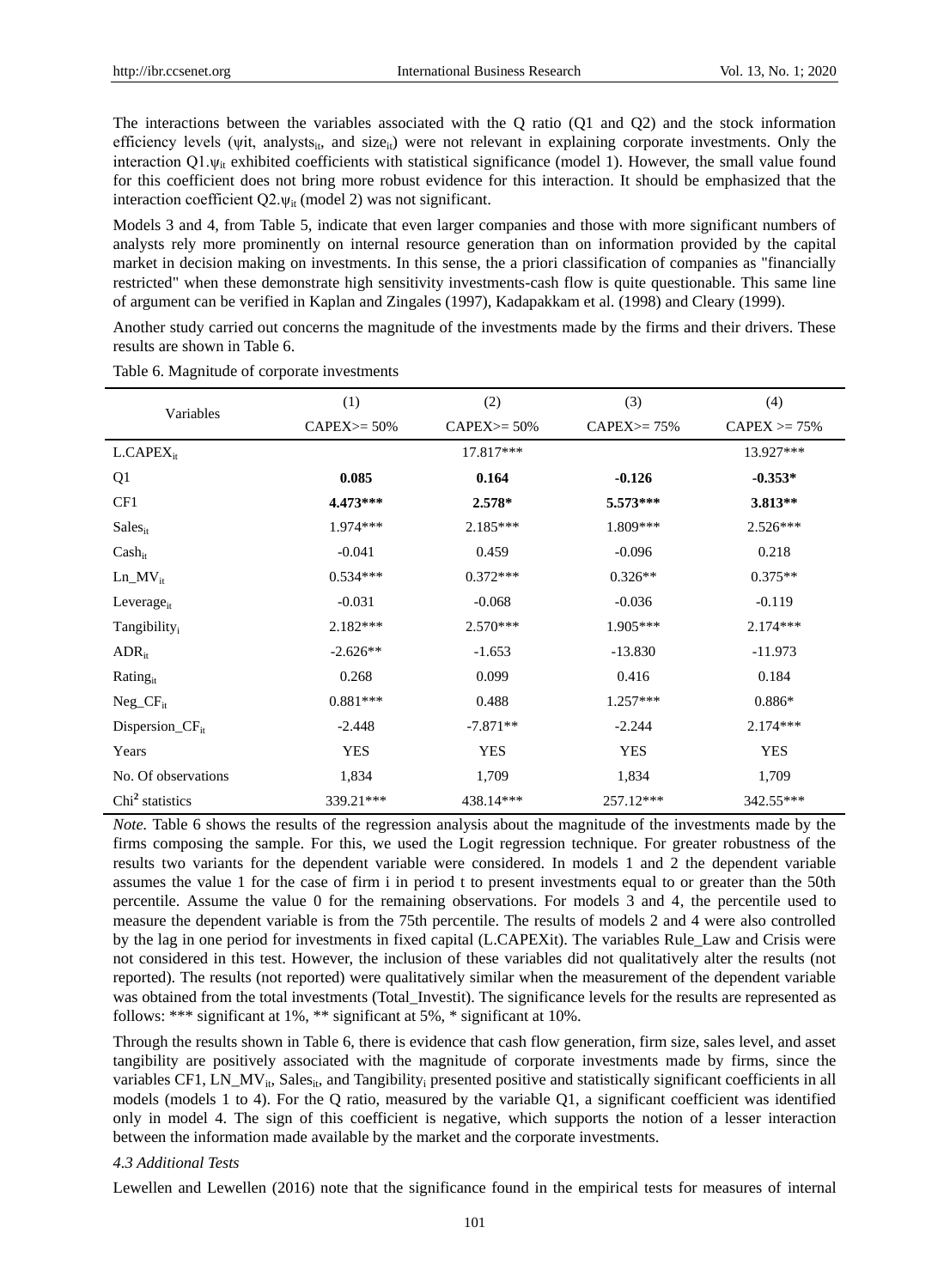resource generation (cash flows) is just because this variable is correlated with investment opportunities, that is, with the Q ratio. To address this issue a dependent variable based on the free cash flow to the firm (FCFF) was developed. This modeling was defined as follows:

$$
FCFF_{it} = \frac{[(EBIT_{it}*(1-IR)) + Dep\_Amort_{it}] - [CAPEX_{it} + ((CA_{it} - CL_{it}) - (CA_{i,t-1} - CL_{i,t-1}))]}{TA_{it}}
$$
(6)

where FCFF<sub>it</sub> is the free cash flow from firm i in period t. EBIT<sub>it</sub> is the earnings before interest and taxes of firm i for period t. IR is the marginal rate of income tax. Dep\_Amort<sub>it</sub> is the depreciation and amortization for firm i in period t. CAPEX<sub>it</sub> is the fixed investments of company i in period t.  $CA_{i}$  and  $CA_{i,t-1}$  is the current assets for firm i in period t and t-1, respectively.  $CL_{it}$  and  $CL_{it-1}$  is the current liabilities for company i in period t and t-1, respectively. T $A_{it}$  is the total assets for firm i in period t.

The FCFFit measure integrates both the internal generation of cash flows and the expenses incurred with fixed and working capital investments. The results are shown in Table 7.

| Variables                          | (1)         | (2)         | (3)         | (4)         | (5)         | (6)         |
|------------------------------------|-------------|-------------|-------------|-------------|-------------|-------------|
| $L.FCFF_{it}$                      | $-0.143***$ | $-0.146$    | $-0.141***$ | $-0.150***$ | $-0.128**$  | $-0.096*$   |
| Q <sub>1</sub>                     | 0.023       | 0.019       |             |             | $-0.072$    |             |
| Q <sub>2</sub>                     |             |             | $-0.001$    | $-0.002$    |             | 0.003       |
| $Cash_{it}$                        | $-0.419***$ | $-0.395***$ | $-0.391***$ | $-0.390***$ | $-0.852***$ | $-0.802***$ |
| $Ln$ $MV_{it}$                     | $-0.028$    | $-0.019$    | $-0.005$    | 0.001       | $0.084*$    | $0.077*$    |
| Leverage <sub>it</sub>             | $-0.007$    | $-0.007$    | $-0.001$    | $-0.001$    | $-0.018$    | $-0.018$    |
| Tangibility <sub>i</sub>           | $-0.027$    | $-0.015$    | $-0.027$    | $-0.007$    | $-0.035$    | 0.129       |
| $ADR_{it}$                         |             | $-1.123$    |             | $-1.249$    |             |             |
| Rating <sub>it</sub>               |             | $-0.001$    |             | $-0.009$    |             |             |
| Years                              | Yes         | Yes         | Yes         | Yes         | Yes         | Yes         |
| No. Of observations                | 2,537       | 2,537       | 2,474       | 2,474       | 925         | 925         |
| Hansen test-Prob. Chi <sub>2</sub> | 0.153       | 0.525       | 0.211       | 0.489       | 0.439       | 0.322       |
| $AR(2)$ test-Prob. Z               | 0.911       | 0.896       | 0.926       | 0.979       | 0.970       | 0.631       |

Table 7. Free cash flow to the firm (FCFF) and Q ratio

*Note.* The models (1 to 6) used dynamic panel data with the generalized method of moments (GMM) estimation. The results obtained for models 1 to 4 refer to the period from 2000 to 2017. Models 5 and 6 used observations for the period 2000 to 2007. The variable L.FCFF<sub>it</sub> refers to the lag in one period for the variable FCFF<sub>it</sub>. For this test, we did not use variables related to the internal generation of resources (CF1 and CF2), Sales<sub>it</sub>, Neg<sub>ra</sub>CF<sub>it</sub>, Dispersion\_CF<sub>it</sub>, Rule\_law, and Crisis. The significance levels for the results are represented as follows: \*\*\* significant at 1%, \*\* significant at 5%, \* significant at 10%.

The variables that measure the Q ratio (Q1 and Q2) did not present statistically significant coefficients. In this sense, no evidence was found that the Q ratio could explain the levels of cash flows of the firm as well as its investments. The main result was verified for the Cash<sub>it</sub> variable, which showed a negative and significant coefficient in all the models. According to Artica et al. (2019), the levels of retention of cash and cash equivalents for LA firms are attributable to precautionary reasons, mainly due to greater uncertainties associated with the generation of cash flows.

Another concern regarding the obtained results is related to possible measurement errors for the variables associated with the Q ratio (Q1 and Q2). Abel (2018) indicates that empirical models that seek to investigate the drivers of corporate investments do so from an average measure for the Q ratio. However, the Q ratio is a marginal but not directly observable concept. To overcome this problem, the estimator developed by Erickson and Whited (2000, 2002, 2012) was used. The (unreported) results indicated that the Q ratio does not provide relevant information for investment decisions.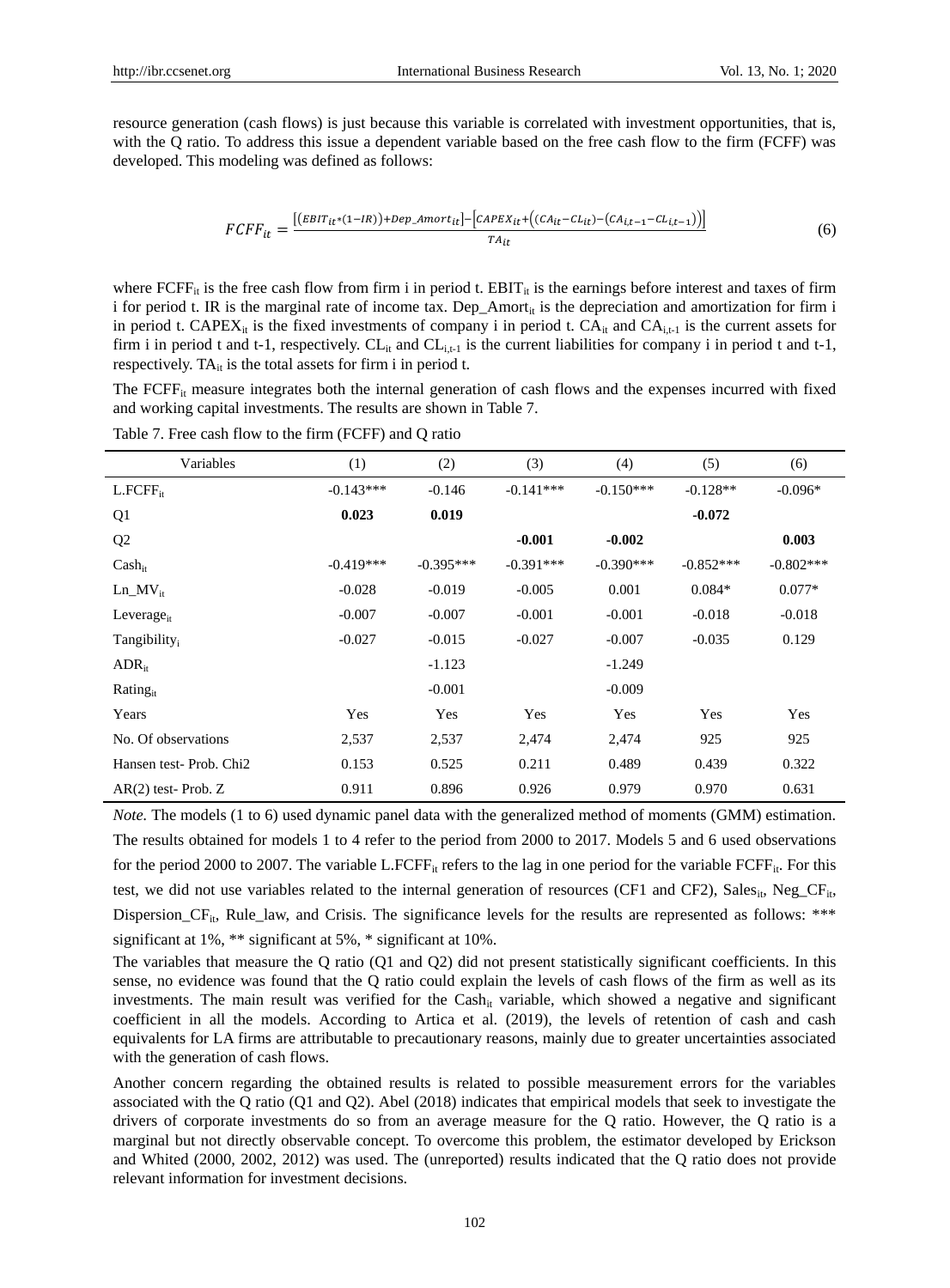## *4.4 Discussion*

The capital market seems to have a minimal effect on investment decisions for BCMP countries. Supporting this view is a series of idiosyncrasies present in this environment, such as the low level of development of the financial markets, high concentration of corporate voting capital, and low level of legal enforcement and property rights, among others (Gonzalez et al. 2017; Chong & López-de-Silanes, 2007). Thus, stock prices are not more closely related to the decision-making process, especially considering the real side of the economy.

However, it cannot be inferred from this that the capital market is irrelevant to decisions on corporate investments. As noted by Bond et al. (2012), other mechanisms of information transmission may be relevant to decisions, such as those regarding compensation contracts based on the performance of stock returns. Another example of the interaction between stock prices and investments is identified in Polk and Sapienza (2009). For the authors, the levels of undervaluation and overvaluation of stocks are important factors on which managers rely when making investments.

What the results of the study showed is that there was not an effect between corporate investments and the Q ratio. Thus, there are no indications that supported Hypothesis 1. This result was robust when different levels of informational efficiency of stock prices were taken into consideration, which in turn suggests an essential distinction in LA between the informational and allocational efficiency found in the capital markets. Additionally, it was identified that in periods of greater economic strength in LA, as in the commodities cycle, the Q ratio did not include a relevant driver for investments.

In contrast, the evidence obtained indicates that the internal generation of resources (cash flows) represents one of the main drivers of corporate investments in the BCMP countries, which supports Hypothesis 2. This result is in line with the studies of Larkin et al. al. (2017) and Moshirian et al. (2017) for the case of underdeveloped and emerging countries.

However, there was no evidence that the relationship between investments and cash flow lost relevance during the period analyzed (2000 to 2017). Nor has it been found that a more significant relationship between investments and cash flow translates into a greater restriction of firms in attracting external resources.

In a region where economic agents are cautious about making long-term investments, even with more promising expectations (Leite et al., 2018), the relationship between investments and cash flow for the BCMP countries indicates an effect due to market imperfections (informational asymmetries and agency conflicts) and to the uncertainties associated with the generation of future cash flows. An example of this can be seen in Artica et al. (2019) and Agca and Mozumdar (2008).

Other factors such as sales levels and asset tangibility have been associated with corporate investments while credit ratings and ADR programs have not demonstrated such an association. For the variable that measures the levels of property rights (Rule\_Law), no significant results were found. The variable Rule\_law presented low values in comparison to the values verified in developed economies, as noted by Chong and López-de-Silanes (2007).

There is evidence that the periods of greater financial market turmoil in LA (financial crisis) are negatively associated with corporate investments. This evidence suggests a mechanism for the transmission of information between the financial markets without necessarily a higher economic approximation among the BCMP countries.

# **5. Conclusions**

Decisions on corporate investments are one of the most critical topics for finance. Understanding its determinants to a certain extent means identifying processes of growth and stagnation of firms and sectors and within a broader perspective, the levels of development achieved by countries and regions globally. With the emergence of new technologies related to the areas of information technology, industrial automation, and artificial intelligence, this challenge is becoming increasingly evident.

For LA, the literature on the drivers of investments is relatively scarce and remains quite inconclusive. Thus, the present study aimed to identify these drivers of value. The results pointed to a positive association between the internal generation of resources (cash flow) and corporate investment. In contrast, there were no indications that stock prices transmit information relevant to corporate investment decisions in the region of BCMP countries.

However, the results obtained should be viewed with caution when generalized to other countries or regions. According to Leite et al. (2018), LA has certain idiosyncrasies that differentiate it in several respects from different locations with the same profile of economic and social development.

For future research, it would be interesting to advance the question of how peer firms' information impacts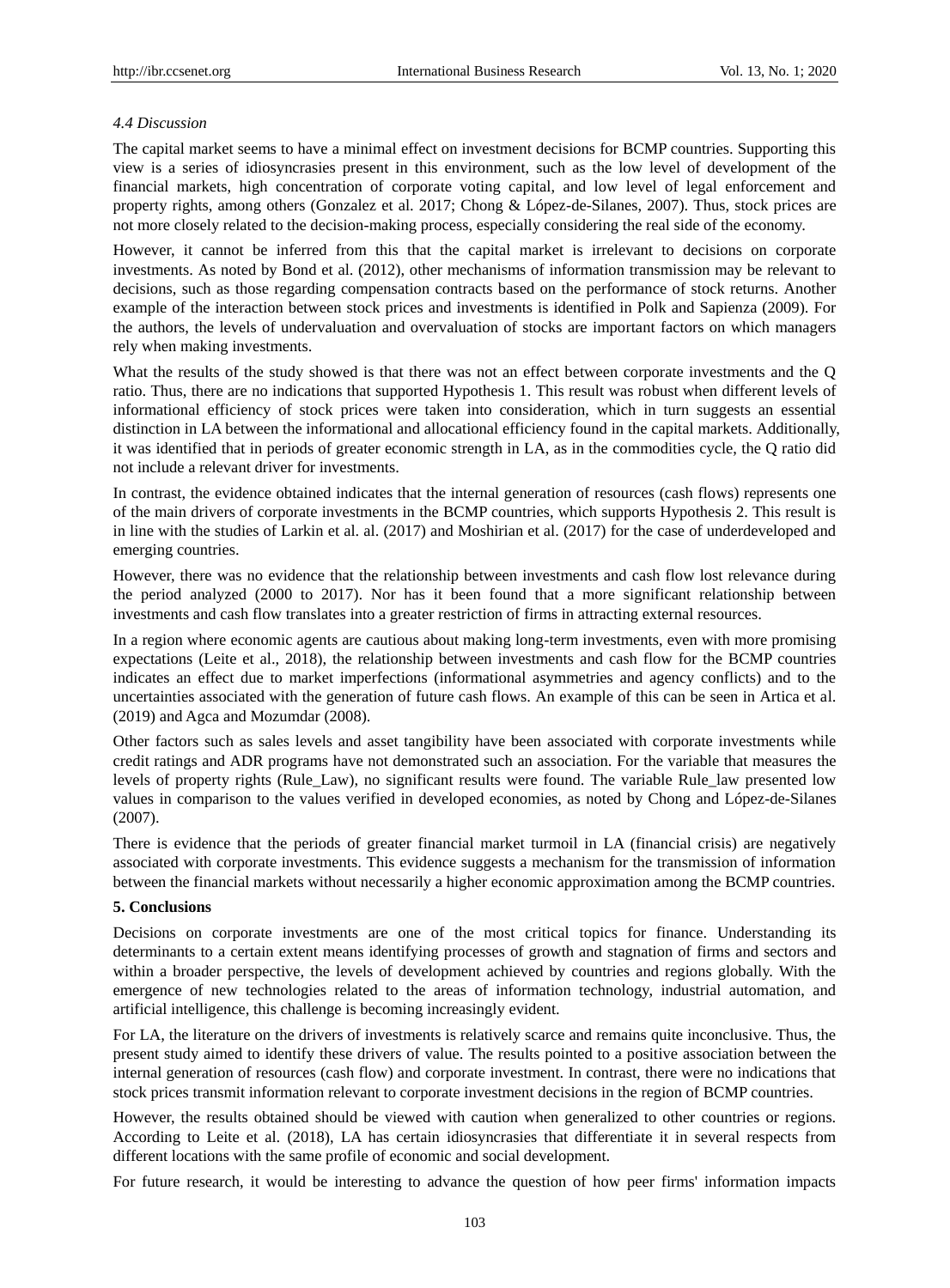corporate investments. This type of investigation can be observed in Park, Yang, and Yang (2017) and Mama (2017). Other relevant issues relate\ to the payment of dividends (Adhikari & Agrawal, 2018), earnings management (Du & Shen, 2018), and cost of capital (Shroff, Verdi, & Yost, 2017), among others. All these questions are very nascent in the LA context.

#### **References**

- Abel, A. B. (2018). The effects of q and cash flow on investment in the presence of measurement error. *Journal of Financial Economics*, *128*(2), 363-377. https://doi.org/10.1016/j.jfineco.2018.02.005
- Adhikari, B. K., & Agrawal, A. (2018). Peer influence on payout policies. *Journal of Corporate Finance*, *48,*  615-637. https://doi.org/10.1016/j.jcorpfin.2017.12.010
- Agca, S., & Mozumdar, A. (2008). The impact of capital market imperfections on investment-cash flow sensitivity. *Journal of Banking and Finance*, *32*(2), 207-216. https://doi.org/10.1016/j.jbankfin.2007.02.013
- Agca, S., & Mozumdar, A. (2017). Investment-cash flow sensitivity: fact or fiction? *Journal of Financial and Quantitative Analysis*, *52*(3), 1111-1141. https://doi.org/10.1017/S0022109017000230
- Aguilera, R. V., Ciravegna, L., Cuervo-Cazurra, A., & Gonzalez-Perez, M. A. (2017). Multilatinas and the internationalization of Latin American firms. *Journal of World Business*, *52*(4), 447-460. https://doi.org/10.1016/j.jwb.2017.05.006
- Allayannis, G., & Mozumdar, A. (2004). The impact of negative cash flow and influential observations on investment-cash flow sensitivity estimates. *Journal of Banking and Finance*, *28*(5), 901-930. https://doi.org/10.1016/S0378-4266(03)00114-6
- Arellano, M., & Bond, S. (1991). Some tests of specification for panel data: Monte Carlo evidence and an application to employment equations. *Review of Economic Studies*, *58*(2), 277-297. https://doi.org/10.2307/2297968
- Artica, R. P., Brufman, L., & Saguí, N. (2019). Por que as empresas latino-americanas retêm muito mais caixa do que costumavam reter? *Revista Contabilidade & Finanças*, *30*(79), 73-90. http://dx.doi.org/10.1590/1808-057x201805660
- Ascioglu, A., Hegde, S. P., & McDermott, J. B. (2008). Information asymmetry and investment-cash flow sensitivity. *Journal of Banking and Finance*, *32*(6), 1036-1048. https://doi.org/10.1016/j.jbankfin.2007.09.018
- Bekaert, G., Harvey, C. R., & Lundblad, C. (2007). Liquidity and expected returns: lessons from emerging markets. *The Review of Financial Studies*, *20*(5), 1783-1831. https://doi.org/10.1093/rfs/hhm030
- Bittencourt, M. (2012). Financial development and economic growth in Latin America: is Schumpeter right? *Journal of Policy Modeling*, *34*(3), 341-355. https://doi.org/10.1016/j.jpolmod.2012.01.012
- Blanchard, O., Rhee, C., & Summers, L. (1993). The stock market, profit, and investment. *The Quartely Journal of Economics*, *108*(1), 115-136. https://doi.org/10.2307/2118497
- Bond, P., Edmans, A., & Goldstein, I. (2012). The real effects of financial markets. *Annual Review of Financial Economics*, *4,* 339-360. Retrieved from https://doi.org/10.1146/annurev-financial-110311-101826
- Braun, M., Briones, I., & Islas, G. (2019). Interlocking directorates, access to credit, and business performance in Chile during early industrialization. *Journal of Business Research*, *105,* 381-388. https://doi.org/10.1016/j.jbusres.2017.12.052
- Brenes, E. R., Camacho, A. R., Ciravegna, L., & Pichardo, C. A. (2016). Strategy and innovation in emerging economies after the end of the commodity boom: insights from Latin America. *Journal of Business Research*, *69*(10), 4363-4367. https://doi.org/10.1016/j.jbusres.2016.03.059
- Campello, M., & Chen, L. (2010). Are financial constraints priced? Evidence from firm fundamentals and stock returns. *Journal of Money, Credit and Banking*, *42*(6), 1185-1198. https://doi.org/10.1111/j.1538-4616.2010.00326.x
- Chan, K., & Hameed, A. (2006). Stock price synchronicity and analyst coverage in emerging markets. *Journal of Financial Economics*, *80*(1), 115-147. https://doi.org/10.1016/j.jfineco.2005.03.010
- Chen, H., & Chen, S. (2012). Investment-cash flow sensitivity cannot be a good measure of financial constraints: evidence from the time series. *Journal of Financial Economics*, *103*(2), 393-410. https://doi.org/10.1016/j.jfineco.2011.08.009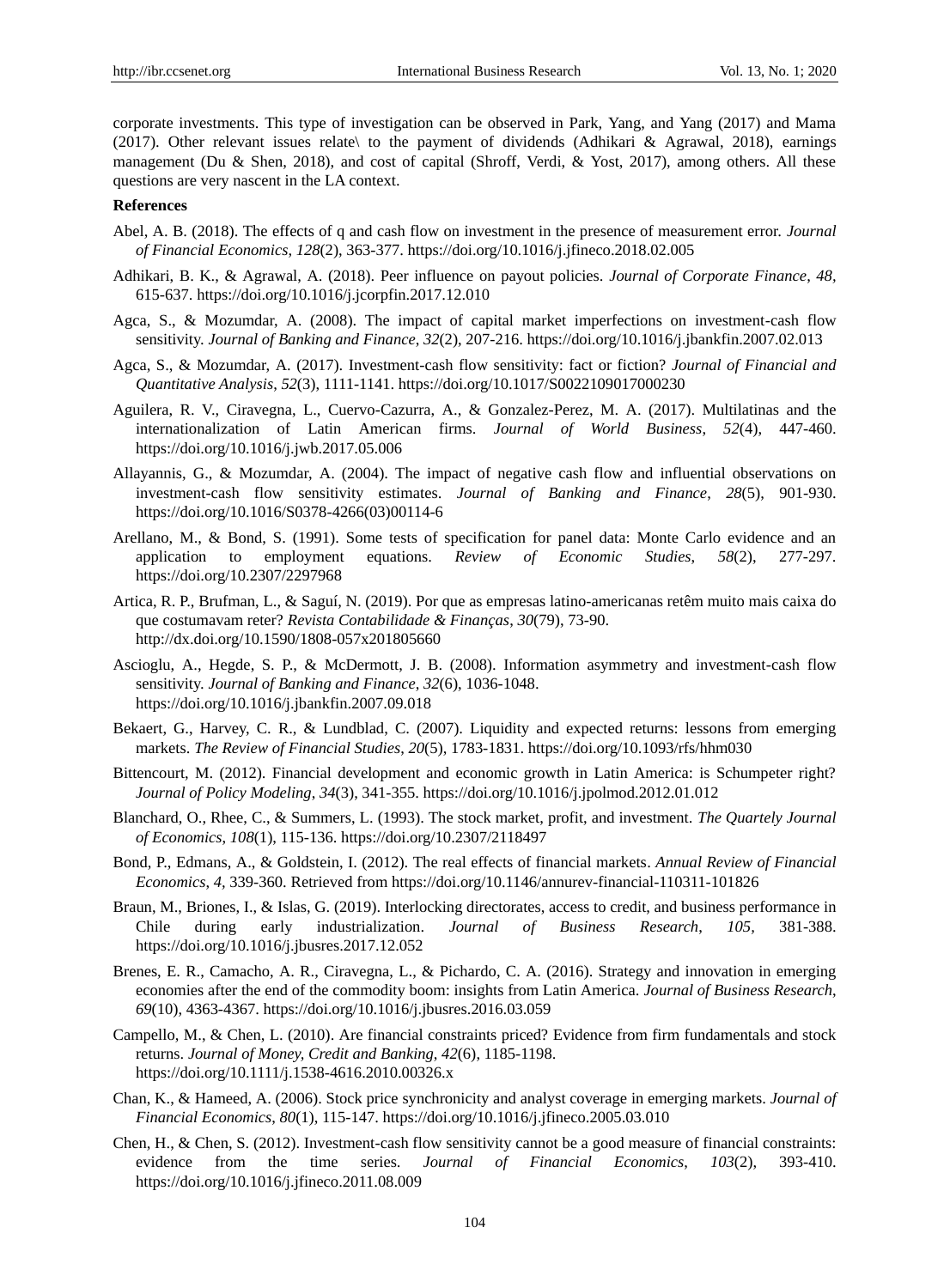- Chen, Q., Goldstein, I., & Jiang, W. (2007). Price informativeness and investment sensitivity to stock price. *The Review of Financial Studies*, *20*(3), 619-650. https://doi.org/10.1093/rfs/hhl024
- Chong, A., & López-de-Silanes, F. (2007). Investor protection and corporate governance: firm-level evidence across Latin America. *Latin American Development Forum.* Retrieved from https://www.ssrn.com/abstract=1820067.
- Chowdhury, J., Kumar, R., & Shome, D. (2016). Investment cash-flow sensitivity under changing information asymmetry. *Journal of Banking and Finance*, *62,* 28-40. https://doi.org/10.1016/j.jbankfin.2015.07.003
- Cleary, S. (1999). The relationship between firm investment and financial status. *The Journal of Finance*, *54*(2), 673-692. https://doi.org/10.1111/0022-1082.00121
- Cuervo-Cazurra, A., Ciravegna, L., Melgarejo, M., & Lopez, L. (2018). Home country uncertainty and the internationalization-performance relationship: building an uncertainty management capability. *Journal of World Business*, *53*(2), 209-221. https://doi.org/10.1016/j.jwb.2017.11.002
- Damodaran, A. (2001). *Corporate Finance* (2nd ed.). New York, NY: John Wiley.
- Diao, X., Mcmillan, M., & Rodrik, D. (2017). *The recent growth boom in developing economies: a structural-change perspective.* [Working Paper No 23132]. The National Bureau of Economic Research, Cambridge, MA.
- Donadelli, M., & Persha, L. (2014). Understanding emerging market premia: industries, governance and macroeconomic policy uncertainty. *Research in International Business and Finance*, *30,* 284-309. https://doi.org/10.1016/j.ribaf.2013.09.008
- Du, Q., & Shen, R. (2018). Peer performance and earnings management. *Journal of Banking and Finance*, *89,*  125-137. https://doi.org/10.1016/j.jbankfin.2018.01.017
- Erickson, T., & Whited, T. M. (2000). Measurement error and the relationship between investment and q. *Journal of Political Economy*, *108*(5), 1027-1057. http://dx.doi.org/10.2139/ssrn.284428
- Erickson, T., & Whited, T. M. (2002). Two-step GMM estimation of the errors-in-variables model using high-order moments. *Econometric Theory*, *18*(3), 776-799. https:// 10.1017/S0266466602183101
- Erickson, T., & Whited, T. M. (2012). Treating measurement error in Tobin's q. *Review of Financial Studies*, *25*(4), 1286-1329. https://doi.org/10.1093/rfs/hhr120
- Escobari, D., Garcia, S., & Mellado, C. (2017). Identifying bubbles in Latin equity markets: phillips-perron-based tests and linkages. *Emerging Markets Review*, *33,* 90-101. https://doi.org/10.1016/j.ememar.2017.09.001
- Fama, E. F., & French, K. R. (2017). International tests of a five-factor asset pricing model. *Journal of Financial Economics*, *123*(3), 441-463. https://doi.org/10.1016/j.jfineco.2016.11.004
- Fama, E. F., & French, K. R. (2018). Choosing factors. *Journal of Financial Economics*, *128*(2), 234-252. https://doi.org/10.1016/j.jfineco.2018.02.012
- Fazzari, S. M., Hubbard, R. G., & Petersen, B. C. (1988). Financial constraints and corporate investment. *Brookings Papers on Economic Activity*, 141-195. https://doi.org/ 10.2307/2534426
- Fernandez, V. (2017). The finance of innovation in Latin America. *International Review of Financial Analysis*, *53,* 37-47. https://doi.org/10.1016/j.irfa.2017.08.008
- Figlioli, B., & Lima, F. G. (2019). Stock pricing in Latin America: the synchronicity effect. *Emerging Markets Review*, *39*, 1-17. https://doi.org/10.1016/j.ememar.2019.03.002
- Foucault, T., & Frésard, L. (2012). Cross-listing, investment sensitivity to stock price, and the learning hypothesis. *The Review of Financial Studies*, *25*(11), 3305-3350. https://doi.org/10.1093/rfs/hhs093
- Gonzalez, M., Molina, C. A., Pablo, E., & Rosso, J. W. (2017). The effect of ownership concentration and composition on dividends: evidence from Latin America. *Emerging Markets Review*, *30,* 1-18. https://doi.org/10.1016/j.ememar.2016.08.018
- Grandes, M., Panigo, D. T., & Pasquini, R. A. (2010). On the estimation of the cost of equity in Latin America. *Emerging Markets Review*, *11,* 373-389. https://doi.org/10.1016/j.ememar.2010.08.001
- Grullon, G., Hund, J., & Weston, J. P. (2018). Concentrating on q and cash flow. *Journal of Financial Intermediation*, *33*, 1-15. https://doi.org/10.1016/j.jfi.2017.10.001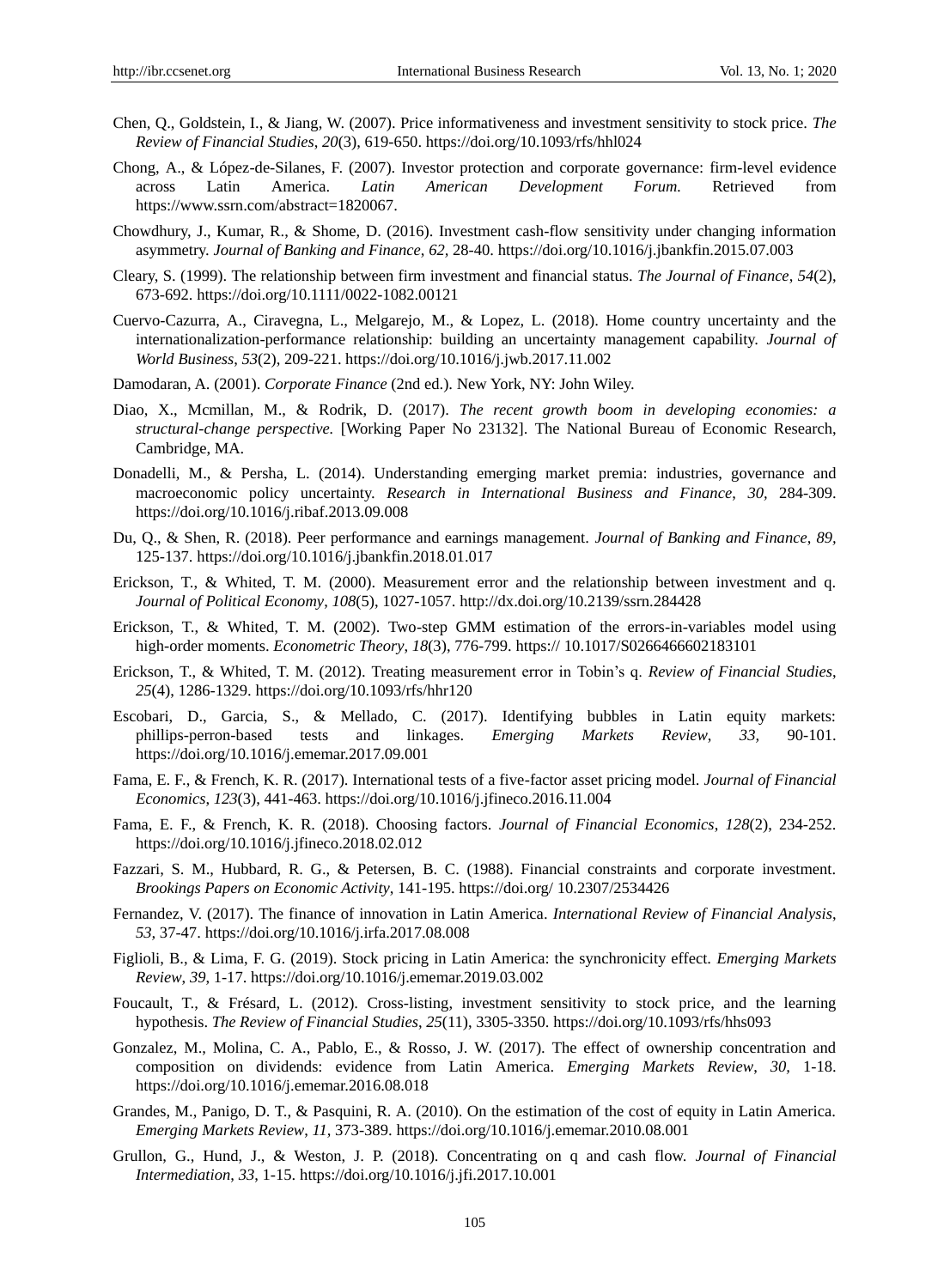- Hayashi, F. (1982). Tobin's marginal q and average q: a neoclassical interpretation. *Econometrica*, *50*(1), 213-224. https://doi.org/10.2307/1912538
- Hou, K., & Moskowitz, T. J. (2005). Market frictions, price delay, and the cross-section of expected returns. *Review of Financial Studies*, *18*(3), 981-1020. https://doi.org/10.1093/rfs/hhi023
- Jensen, M. C. (1986). Agency costs of free cash flow, corporate finance, and takeovers. *The American Economic Review*, *76*(2), 323-329.
- Jensen, M. C., & Meckling, W. H. (1976). Theory of the firm: managerial behavior, agency costs and ownership structure. *Journal of Financial Economics*, *3*(4), 305-360. https://doi.org/10.1016/0304-405X(76)90026-X
- Kadapakkam, P., Kumar, P., & Riddick, L. (1998). The impact of cash flows and firm size on investment: the international evidence. *Journal of Banking and Finance*, *22*(3), 293-320. https://doi.org/10.1016/S0378-4266(97)00059-9
- Kaplan, S. N., & Zingales, L. (1997). Do investment-cash flow sensitivities provide useful measures of financing constraints? *The Quartely Journal of Economics, 112*(1), 169-215. https://doi.org/10.1162/003355397555163
- Larkin, Y., Ng, L., & Zhu, J. (2018). The fading of investment-cash flow sensitivity and global development. *Journal of Corporate Finance*, *50,* 294-322. https://doi.org/10.1016/j.jcorpfin.2018.04.003
- Leite, A. L., Klotzle, M. C., Pinto, A. C. F., & Silva, A. F. (2018). Size, value, profitability, and investment: evidence from emerging markets. *Emerging Markets Review*, *36,* 45-59. https://doi.org/10.1016/j.ememar.2018.04.006
- Lewellen, J., & Lewellen, K. (2016). Investment and cash flow: new evidence. *Journal of Financial and Quantitative Analysis*, *51*(4), 1135-1164. https://doi.org/10.1017/S002210901600065X
- Mama, H. B. (2017). The interaction between stock prices and corporate investment: is Europe different? *Review of Managerial Science*, *11*(2), 315-351. https://doi.org/10.1007/s11846-015-0187-3
- Manuelito, S., & Jiménez, L. F. (2015). Stylized features of the investment-growth connection in Latin America, 1980-2012. *Cepal Review*, *115,* 7-22. https://doi.org/10.18356/2284cf80-en
- Mensi, W., Hammoudeh, S., Reboredo, J. C., & Nguyen, D. K. (2014). Do global factors impact BRICS stock markets? A quantile regression approach. *Emerging Markets Review*, *19,* 1-17. https://doi.org/10.1016/j.ememar.2014.04.002
- Modigliani, F., & Miller, M. (1958). The cost of capital, corporation finance, and the theory of investment. *American Economic Review*, *48*(3), 261-297.
- Morck, R., Shleifer, A., & Vishny, R. W. (1990). The stock market and investment: is the market a sideshow? *Brookings Papers on Economic Activity*, *2,* 157-215. https://doi.org/ 10.2307/2534506
- Morck, R., Yeung, B., & Yu, W. (2000). The information content of stock markets: why do emerging markets have synchronous stock price movements? *Journal of Financial Economics*, *58*(1-2), 215-260. https://doi.org/ 10.1.1.197.5418
- Moshirian, F., Nanda, V., Vadilyev, A., & Zhang, B. (2017). What drives investment-cash flow sensitivity around the world? An asset tangibility perspective. *Journal of Banking and Finance*, *77,* 1-17. https://doi.org/10.1016/j.jbankfin.2016.12.012
- Myers, S. C., & Majluf, N. S. (1984). Corporate financing and investment decisions when firms have information that investors do not have. *Journal of Financial Economics*, *13,* 187-221. https://doi.org/10.1016/0304-405X(84)90023-0
- Park, K., Yang, I., & Yang, T. (2017). The peer-firm effect on firm's investment decisions. *North American Journal of Economics and Finance*, *40,* 178-199. https://doi.org/10.1016/j.najef.2017.03.001
- Piotroski, J. D., & Roulstone, D. (2004). The influence of analysts, institutional investors, and insiders on the incorporation of market, industry, and firm-specific information stock prices. *The Accounting Review*, *79*(4), 1119-1151. https://doi.org/10.2308/accr.2004.79.4.1119
- Polk, C., & Sapienza, P. (2009). The stock market and corporate investment: a test of catering theory. *The Review of Financial Studies*, *22*(1), 187-217. https://doi.org/10.1093/rfs/hhn030
- Roggi, O., Giannozzi, A., & Baglioni, T. (2017). Valuing emerging markets companies: new approaches to determine the effective exposure to country risk. *Research in International Business and Finance*, *39,*  553-567. https://doi.org/10.1016/j.ribaf.2016.07.028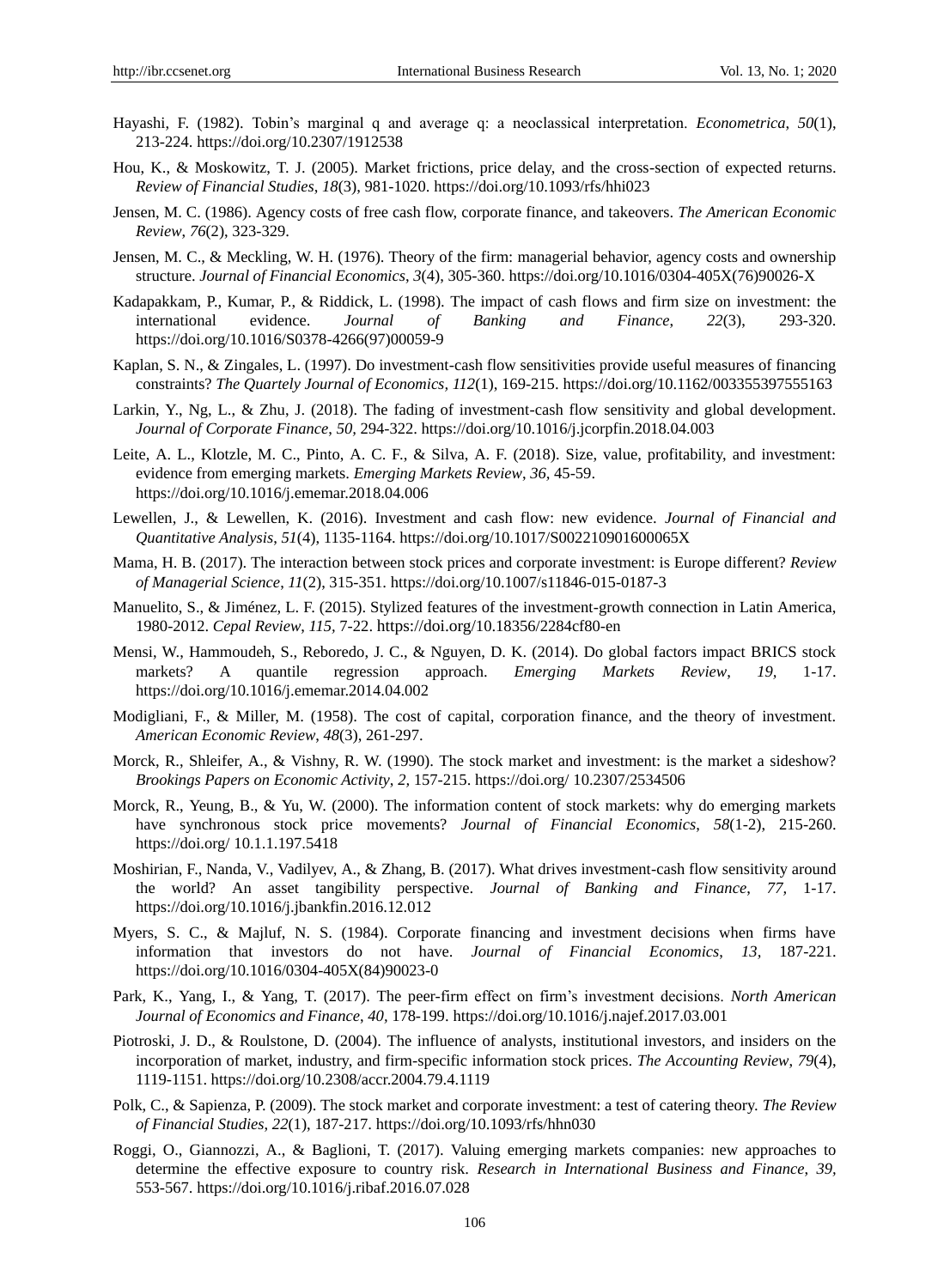- Rosseau, P. L., & Kim, J. H. (2008). A flight to Q? Firm investment and financing in Korea before and after the 1997 financial crisis. *Journal of Banking and Finance*, *32*(7), 1416-1429. https://doi.org/10.1016/j.jbankfin.2007.11.013
- Sensoy, A. (2016). Impact of sovereign rating changes on stock market co-movements: the case of Latin America. *Applied Economics*, *48*(28), 2600-2610. https://doi.org/ 10.1080/00036846.2015.1125437
- Shroff, N., Verdi, R. S., & Yost, B. P. (2017). When does the peer information matter? *Journal of Accounting and Economics*, *64*(2-3), 183-214. https://doi.org/10.1016/j.jacceco.2017.03.005
- Tobin, J. (1969). A general equilibrium approach to monetary theory. *Journal of Money, Credit and Banking*, *1*(1), 15-29. https://doi.org/ 10.2307/1991374
- Vianna, A. C., & Mollick, A. V. (2018). Institutions: key variable for economic development in Latin America. *Journal of Economics and Business*, *96,* 42-58. https://doi.org/10.1016/j.jeconbus.2017.12.002

# **Notes**

- Note 1. Markets with very high liquidity, the absence of transaction costs and taxes. It also assumes that economic agents hold all relevant information and are rational in their decisions.
- Note 2. Tobin's Q is related to a marginal concept, that is, the relation between the value of an additional unit of installed capital and its respective market value. However, Hayashi (1982) shows that in some conditions the marginal Q and the average Q are equivalent.
- Note 3. External funds refer to both equity and debt.
- Note 4. Peru was included in the sample due to the high rate of economic growth verified in recent decades. Additional information can be obtained from the "The Global Competitiveness Report" available at: http://www3.weforum.org/docs/GCR2018/05FullReport/TheGlobalCompetitivenessReport2018.pdf.
- Note 5. For the cash flow, the results were controlled in three distinct dimensions: i) cash flows staggered by total assets, ii) dispersion of cash flow, and iii) periods in which cash flows presented negative values.
- Note 6. The period of the Asian Crisis is between 1997 and 1998.
- Note 7. With highly contrasting results.
- Note 8. The stock liquidity levels were identified through daily data (section 3.1). Monthly and annual data were used in the tests of econometric modeling (section 3.2).
- Note 9. When a particular company trades more than one stock type, information was considered only for the stock with the highest level of liquidity.
- Note 10. Unreported results indicate that the winsorization of the variables does not change the results in comparison with the trimming procedure.
- Note 11. Model 1 is a dynamic panel-data model.
- Note 12. The following stock indices were used as representative of the market portfolio: Brazil (Ibovespa), Chile (IPSA), Mexico (IPC), and Peru (S&P/BVL Peru General).
- Note 13. Q refers to the Q ratio measured from two variables: Q1 and Q2. The interactions established between the variables  $(Q, \psi)$  it, analystsit, and sizeit) follow the econometric modeling proposed in section 3.2.1.
- Note 14. The variables directly or indirectly related to the capital structure, CF1, and CF2 (internal resource generation) and Leverageit, presented coefficients that were statistically significant as it relates to corporate investments.
- Note 15. The results for the Cashit variable in models 8 and 10 should be viewed with caution because the dependent variable Total\_Investit contemplates the variation of working capital in its formulation.